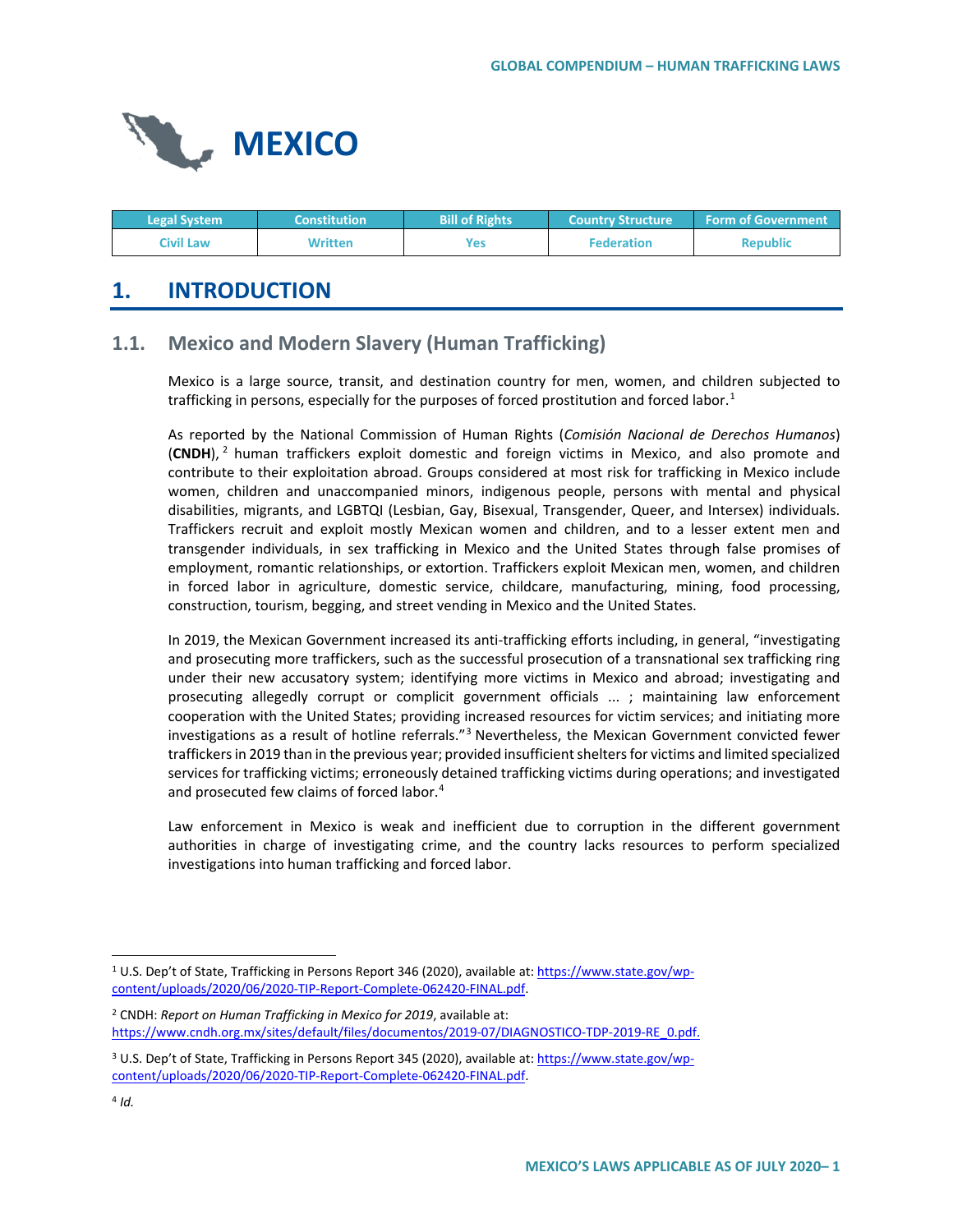The vast majority of foreign victims of forced labor and sex trafficking in Mexico are from Central and South America,<sup>[5](#page-1-0)</sup> particularly from El Salvador, Guatemala, Honduras, and Venezuela. Traffickers exploit victims along Mexico's southern border. Non-Governmental Organizations (**NGOs**) and the media have identified in Mexico victims from the Caribbean, South America, Eastern Europe, Asia, and Africa, some in route to the United States. Those persons may include refugees and asylum-seekers.

The gathering of precise statistics on the number of victims of human trafficking crimes remains challenging. [6](#page-1-1) Unofficial statistics provided by the media, NGOs, civil associations, and international organizations differ significantly from official numbers provided by the Mexican Government. Historically, Mexico has been a territory of origin, transit, and destination for legal and illegal migrants. Generally, illegal migrants are highly vulnerable, especially women, children, and teenagers, and face a great risk of becoming victims of human trafficking for sexual and labor exploitation.

Human trafficking finds fertile ground among the most vulnerable social, economic, gender, and age groups. Most victims are poor, poorly educated, unemployed, or victims of domestic violence or discrimination. Victims and potential victims are typically unaware of and unable to enforce their rights.

In 2012, Mexico passed the General Law to Prevent, Sanction and Eradicate Human Trafficking Crimes and for the Protection and Assistance to Victims (*Ley General para Prevenir, Sancionar y Erradicar los Delitos en Materia de Trata de Personas y para la Protección y Asistencia a las Víctimas de estos Delitos*) (**Anti-Human Trafficking Law**). [7](#page-1-2) Among other aspects, the Anti-Human Trafficking Law created the Inter-Ministerial Commission for Preventing, Sanctioning and Eradicating Human Trafficking (*Comisión Intersecretarial para Prevenir, Sancionar y Erradicar los Delitos en Materia de Trata de Personas y para la Protección y Asistencia a las Víctimas de estos Delitos*) (**Human Trafficking Commission**), which is the Mexican governmental agency responsible for defining and implementing Mexico's human trafficking policies, as well as monitoring and reporting human trafficking.

## **1.2. Mexico's Policy and Legal Position**

Like some other countries in the Americas, Mexico's policy and legislative response to slavery and human trafficking has evolved to confront modern slavery risks.

Mexico has signed and ratified many international treaties relating to slavery, slavery-like conditions, and human trafficking.<sup>[8](#page-1-3)</sup> Some of Mexico's international obligations in this regard have been implemented through domestic legislation, which makes criminal certain conduct relating to slavery, slavery-like conditions, and human trafficking.<sup>[9](#page-1-4)</sup>

On a national level, in 2007, the Congress of Mexico approved two laws to tackle human trafficking: the Federal Criminal Code (*Código Penal Federal*)[10](#page-1-5) was amended to incorporate human trafficking as a criminal offense; and the National Law to Prevent and Sanction Human Trafficking (*Ley Para Prevenir y Sancionar la* 

<span id="page-1-0"></span> <sup>5</sup> As reported in the Mexican Commission on Human Rights' Report on Human Trafficking in Mexico for 2019 and in the United States Department of State, 2020 Trafficking in Persons Report.

<span id="page-1-1"></span><sup>6</sup> Mexican Commission on Human Rights: Report on Human Trafficking in Mexico for 2019, available at: [https://www.cndh.org.mx/sites/default/files/documentos/2019-07/DIAGNOSTICO-TDP-2019-RE\\_0.pdf.](https://www.cndh.org.mx/sites/default/files/documentos/2019-07/DIAGNOSTICO-TDP-2019-RE_0.pdf)

<span id="page-1-2"></span> $7$  Published in the Official Gazette of the Federation on June 14, 2012 and coming into force the day after its publication.

<span id="page-1-3"></span><sup>8</sup> Refer to Section 2.1.

<span id="page-1-4"></span><sup>9</sup> An example of this is that, Mexico did not incorporate an amendment to its *Federal Criminal Code* condemning human trafficking as a crime until 50 years after the ratification of the corresponding international treaty.

<span id="page-1-5"></span><sup>&</sup>lt;sup>10</sup> Published in the Official Gazette of the Federation on August 14, 1931 and coming into force the day after its publication.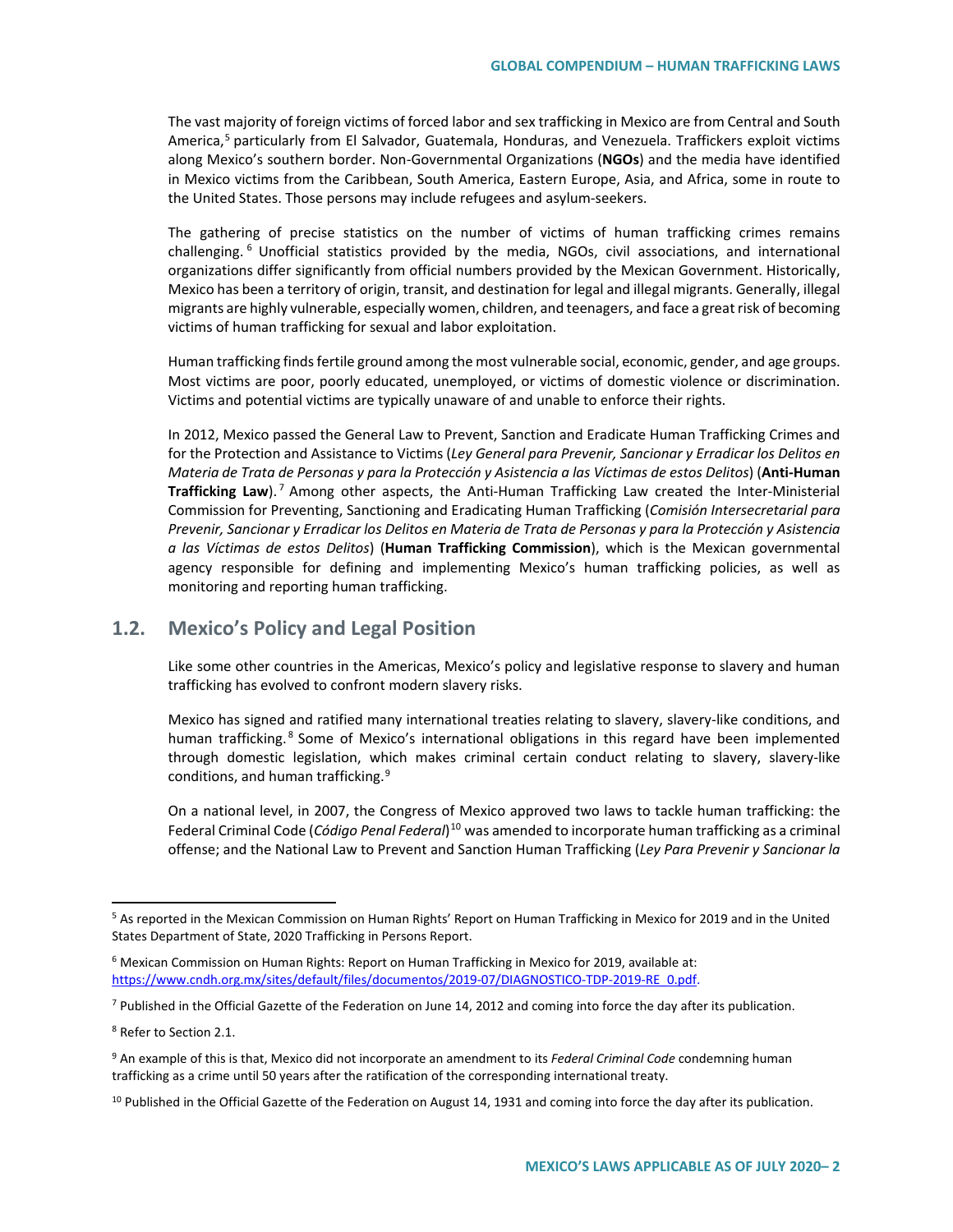*Trata de Personas*) [11](#page-2-0) was enacted, along with an amendment to the Federal Law Against Organized Crime (*Ley Federal contra la Delincuencia Organizada*) (**Organized Crime Law**),[12](#page-2-1) to include human trafficking as an organized crime activity.

In 2012, the Anti-Human Trafficking Law, along with its Regulations, replaced the Law to Prevent and Sanction Human Trafficking.<sup>[13](#page-2-2)</sup>

Since the ratification of the Protocol to Prevent, Suppress and Punish Trafficking in Persons Especially Women and Children, supplementing the United Nations Convention against Transnational Organized Crime, several states within Mexico have amended their criminal codes to include human trafficking and child pornography.

In recent years, the Mexican Government has been increasingly committed to eradicating human trafficking. However, even though Mexico has made efforts to comply with its obligations under the ratified international treaties and human trafficking is constitutionally condemned, its federal, state, and local laws are not comprehensive.<sup>[14](#page-2-3)</sup> In addition, some government authorities do not consistently prosecute human trafficking, in many cases due to lack of training or resources.

# **2. OVERVIEW OF MEXICO'S LEGAL APPROACH TO COMBATING MODERN SLAVERY AND HUMAN TRAFFICKING**

## **2.1. Mexico's Regional and International Law Obligations**

### *2.1.1. Fundamental human rights*

Mexico has long supported fundamental human rights. It is one of the forty-eight countries that voted in favor of the Universal Declaration of Human Rights in 1948.<sup>[15](#page-2-4)</sup> Since then, Mexico has ratified more than 20 international treaties related to human rights protection, including the American Declaration of the Rights and Duties of Man (1948),<sup>[16](#page-2-5)</sup> the Declaration of the Rights of the Child (1959),<sup>[17](#page-2-6)</sup> the International Covenant on Civil and Political Rights ([19](#page-2-8)66),  $^{18}$  $^{18}$  $^{18}$  the American Convention on Human Rights (1969),  $^{19}$  the Declaration on the Elimination of Discrimination against Women (1979),<sup>[20](#page-2-9)</sup> the Convention of the Rights of the Child

<span id="page-2-0"></span><sup>&</sup>lt;sup>11</sup> There was an initial law named Law to Prevent and Sanction Human Trafficking published in the Official Gazette of the Federation on November 27, 2007, which later on was abrogated by the Anti-Human Trafficking Law.

<span id="page-2-1"></span><sup>&</sup>lt;sup>12</sup> Published in the Official Gazette of the Federation on November 7, 1996 and coming into force the day after its publication.

<span id="page-2-2"></span><sup>&</sup>lt;sup>13</sup> Published in the Official Gazette of the Federation on September 23, 2013 and coming into force the day after its publication.

<span id="page-2-3"></span><sup>14</sup> CNDH: *Report on Human Trafficking in Mexico for 2019*, available at: [https://www.cndh.org.mx/sites/default/files/documentos/2019-07/DIAGNOSTICO-TDP-2019-RE\\_0.pdf.](https://www.cndh.org.mx/sites/default/files/documentos/2019-07/DIAGNOSTICO-TDP-2019-RE_0.pdf)

<span id="page-2-4"></span><sup>&</sup>lt;sup>15</sup> Universal Declaration of Human Rights, approved by the UN General Assembly on December 10, 1948.

<span id="page-2-5"></span><sup>&</sup>lt;sup>16</sup> American Declaration of the Rights and Duties of Man, approved at the Ninth International American Conference on May 2, 1948.

<span id="page-2-6"></span> $17$  Declaration of the Rights of the Child, approved by the UN General Assembly on November 20, 1959.

<span id="page-2-7"></span><sup>&</sup>lt;sup>18</sup> International Covenant on Civil and Political Rights, opened for signature on December 16, 1966 (entered into force on June 23, 1981).

<span id="page-2-8"></span>*<sup>19</sup>* American Convention on Human Rights, opened for signature on November 22, 1969 (entered into force on March 24, 1981).

<span id="page-2-9"></span><sup>&</sup>lt;sup>20</sup> Declaration on the Elimination of Discrimination against Women, opened for signature on December 18, 1979 (entered into force on September 3, 1981).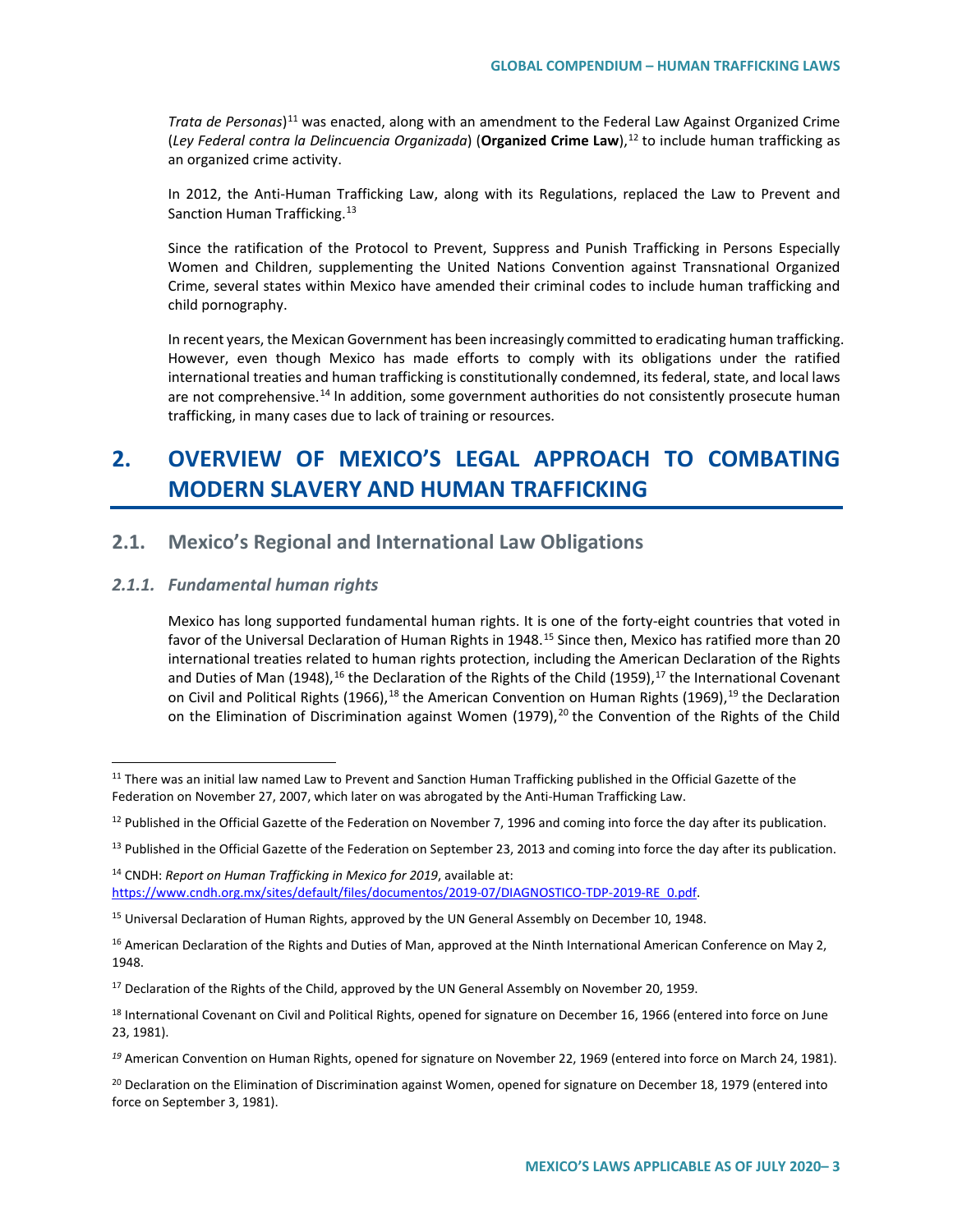$(1989)$ ,<sup>[21](#page-3-0)</sup> and the Inter-American Convention on the Prevention, Punishment, and Eradication of Violence against Women, better known as the "Belém Do Pará Convention" (1994),<sup>[22](#page-3-1)</sup> among others.

### *2.1.2. Slavery and trafficking*

Mexico is a party to numerous treaties and international conventions that aim to prevent, identify, and eradicate human trafficking. Mexico's principal international law obligations in this regard derive from the Protocol to Prevent, Suppress and Punish Trafficking in Persons, Especially Women and Children, supplementing the United Nations Convention against Transnational Organized Crime (**Palermo Protocol**)  $(2000).$ <sup>[23](#page-3-2)</sup> Other instruments supplement this treaty to combat various forms of modern slavery, including the International Convention for the Suppression of the White Slave Traffic (1910)<sup>[24](#page-3-3)</sup> amended by the Protocol signed in New York on May 4, 1949; the International Convention for the Suppression of the Traffic in Women and Children (1921);<sup>[25](#page-3-4)</sup> the Slavery Convention (19[26](#page-3-5));<sup>26</sup> the International Convention for the Suppression of the Traffic in Women of Full Age (1933)<sup>[27](#page-3-6)</sup> amended by the Protocol signed in New York on November 12, 1947; the Convention for the Suppression of the Traffic in Persons and of the Exploitation of the Prostitution of Others (1949); <sup>[28](#page-3-7)</sup> Protocol Amending the Slavery Convention (1953); <sup>[29](#page-3-8)</sup> the Supplementary Convention on the Abolition of Slavery, the Slave Trade, and Institutions and Practices Similar to Slavery (1956);<sup>[30](#page-3-9)</sup> the Protocol against the Smuggling of Migrants by Land, Sea and Air (2000);<sup>[31](#page-3-10)</sup> Guidelines on Justice in Matters involving Child Victims and Witnesses of Crime (Resolution E/RES/2005/20, 2005);[32](#page-3-11) United Nations High Commissioner for Refugees (**UNHCR**) Guidelines on International Protection

<span id="page-3-1"></span><span id="page-3-0"></span><sup>&</sup>lt;sup>21</sup> Convention of the Rights of the Child, opened for signature on November 20, 1989 (entered into force on October 21, 1990).

<span id="page-3-2"></span><sup>&</sup>lt;sup>22</sup> Inter-American Convention on the Prevention, Punishment, and Eradication of Violence against Women, opened for signature on June 9, 1994 (entered into force on December 12, 1998).

<span id="page-3-3"></span><sup>&</sup>lt;sup>23</sup> Protocol to Prevent, Suppress and Punish Trafficking in Persons, Especially Women and Children, opened for signature on November 15, 2000 (entered into force on December 25, 2003).

<span id="page-3-4"></span><sup>&</sup>lt;sup>24</sup> International Agreement for the Suppression of the White Slave Traffic, opened for signature on May 18, 1919 (entered into force on August 21, 1956).

<span id="page-3-5"></span>*<sup>25</sup>* International Convention for the Suppression of the Traffic in Women and Children, opened for signature on September 30, 1921 (entered into force on May 21, 1956).

<span id="page-3-6"></span><sup>&</sup>lt;sup>26</sup> Slavery Convention, opened for signature on September 25, 1926 (entered into force on September 8, 1934).

<span id="page-3-7"></span> $27$  International Convention for the Suppression of the Traffic in Women of Full Age, opened for signature on October 11, 1933 (entered into force on July 2, 1938).

<span id="page-3-8"></span><sup>&</sup>lt;sup>28</sup> Convention for the Suppression of the Traffic in Persons and of the Exploitation of the Prostitution of Others, approved by General Assembly resolution 317 (IV) of December 2, 1949 (entered into force on May 21, 1956).

<span id="page-3-9"></span> $29$  Protocol Amending the Slavery Convention, opened for signature on October 23, 1959, signed by Mexico on February 3, 1954.

<span id="page-3-10"></span><sup>&</sup>lt;sup>30</sup> Supplementary Convention on the Abolition of Slavery, the Slave Trade, and Institutions and Practices Similar to Slavery, opened for signature on September 7, 1956 (entered into force on June 30, 1959).

<span id="page-3-11"></span><sup>&</sup>lt;sup>31</sup> Protocol against the Smuggling of Migrants by Land, Sea and Air, opened for signature on November 15, 2000 (entered into force on January 28, 2004).

<sup>32</sup> *Guidelines on Justice in Matters involving Child Victims and Witnesses of Crime* approved by the UN Economic and Social Council on July 22, 2005.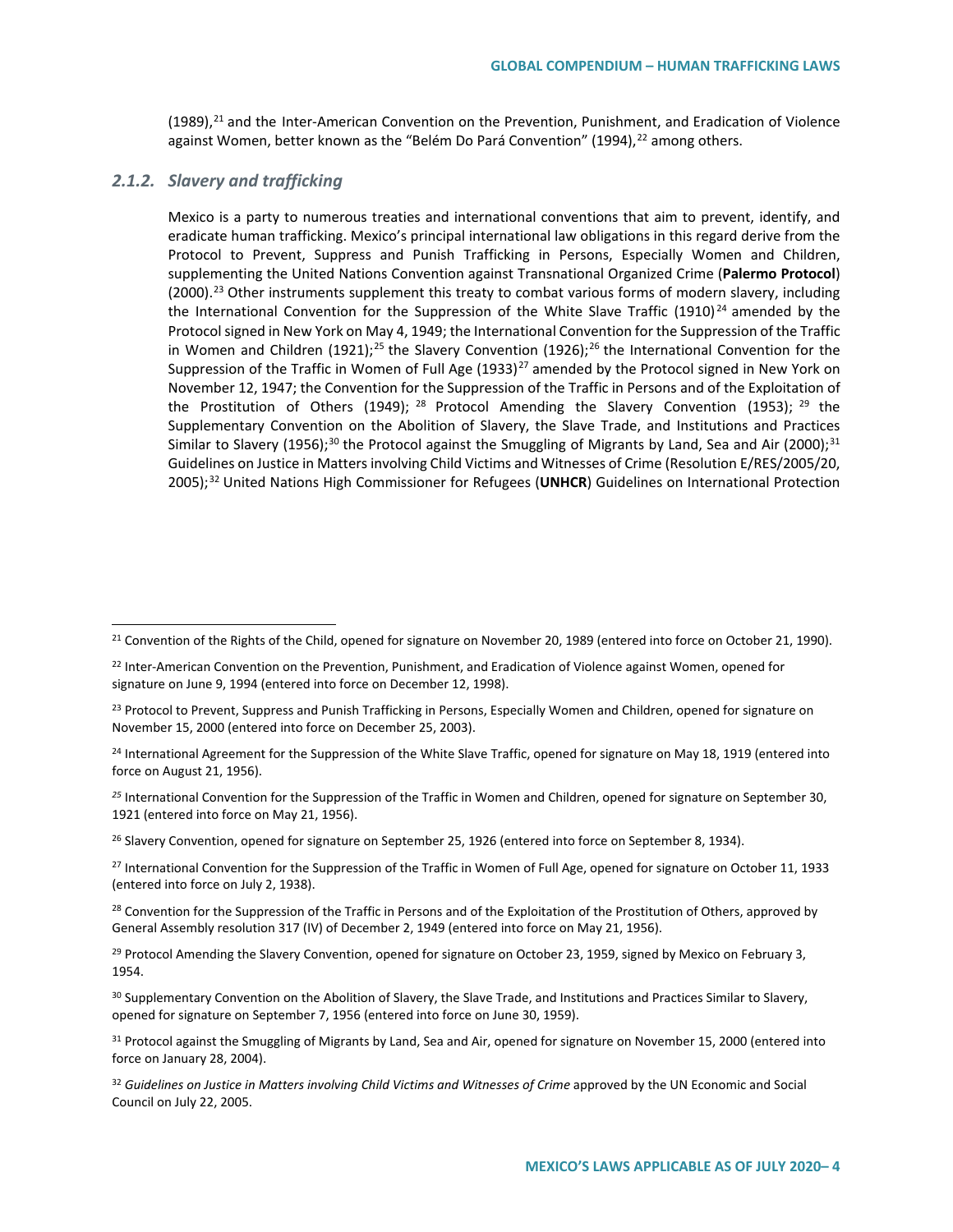$(2006)$ ; <sup>[33](#page-4-0)</sup> and the Inter-American Declaration Against Trafficking in Persons "Declaration of Brasilia" (2014)[34](#page-4-1) (collectively, **Anti-Human Trafficking Treaties**).

Mexico is also signatory to other resolutions approved by the United Nations General Assembly to improve the coordination of efforts against trafficking in persons, such as the United Nations Global Plan of Action against Trafficking in Persons (Resolution A/RES/64/293, 2010)<sup>[35](#page-4-2)</sup> and the Measures Improving the Coordination of Efforts Against Trafficking in Persons (Resolution A/RES/68/192, 2014). [36](#page-4-3) Mexico has ratified eight fundamental agreements with the International Labour Organization (**ILO**), including the Agreement On Forced Labor (*Convenio sobre el Trabajo Forzoso*) of 1930[37](#page-4-4) and the Agreement on the Eradication of Forced Labor (*Convenio sobre la Abolición del Trabajo Forzoso*) of 1957.[38](#page-4-5)

### *2.1.3. Effect under Mexico's law*

Once approved by the Senate and ratified by the Executive Branch, Mexico's obligations under international instruments have the force of law.

In addition to the multiple international instruments ratified by Mexico and the fundamental principles reflected in the Political Constitution of the United Mexican States (*Constitución Política de los Estados Unidos Mexicanos*) (**Constitution**), Mexico has adopted the Anti-Human Trafficking Law and its Regulations, and other federal laws for the purpose of preventing and punishing human trafficking, as well as providing protection, care, and assistance to victims.

In addition, some states have conformed their local laws to the Anti-Human Trafficking Law.

## **2.2. Human Rights Protections Under Mexico's Law**

Title I of the Constitution, which is the Mexican Bill of Rights, guarantees fundamental rights (*garantías individuales*). It provides that all people shall enjoy the broadest protection of those fundamental human rights, as well as those rights recognized in the international treaties to which the Mexican State is a party. Article 133 of the Constitution makes the Constitution, the laws deriving from the Constitution, and the ratified treaties the supreme law in Mexico.

The legal principles set forth in treaties are deemed to be integrated into the Constitution and to have the same legal effect as the Constitution in terms of human rights protection (a concept that is identified as the Block of Constitutionality). Therefore, the legal framework for protecting human rights is based on the fundamental rights recognized in the Constitution, as well as in legally ratified and adopted international instruments.

 <sup>33</sup> *UNHCR Guidelines on International Protection*, published on April 7, 2006.

<span id="page-4-1"></span><sup>34</sup> *Declaration of Brasilia*, approved at the Third Plenary Session of the Inter-American Court of Human Rights on December 5, 2014.

<span id="page-4-2"></span><sup>35</sup> *Resolution A/RES/64/293*, adopted by the UN General Assembly on July 20, 2010 and published on August 12, 2010.

<span id="page-4-3"></span><sup>36</sup> *Resolution A/RES/68/192*, adopted by the UN General Assembly on December 18, 2013 and published on February 14, 2014.

<span id="page-4-4"></span><sup>37</sup> Ratified by Mexico on May 12, 1934 and still in full force and effect. *See* website at: https://www.ilo.org/dyn/normlex/es/f?p=NORMLEXPUB:12100:0::NO:12100:P12100\_INSTRUMENT\_ID:312174:NO.

<span id="page-4-5"></span><span id="page-4-0"></span><sup>38</sup> Ratified by Mexico on June 1, 1959 and still in full force and effect. *See* website at: https://www.ilo.org/dyn/normlex/es/f?p=NORMLEXPUB:12100:0::NO:12100:P12100\_INSTRUMENT\_ID:312250:NO.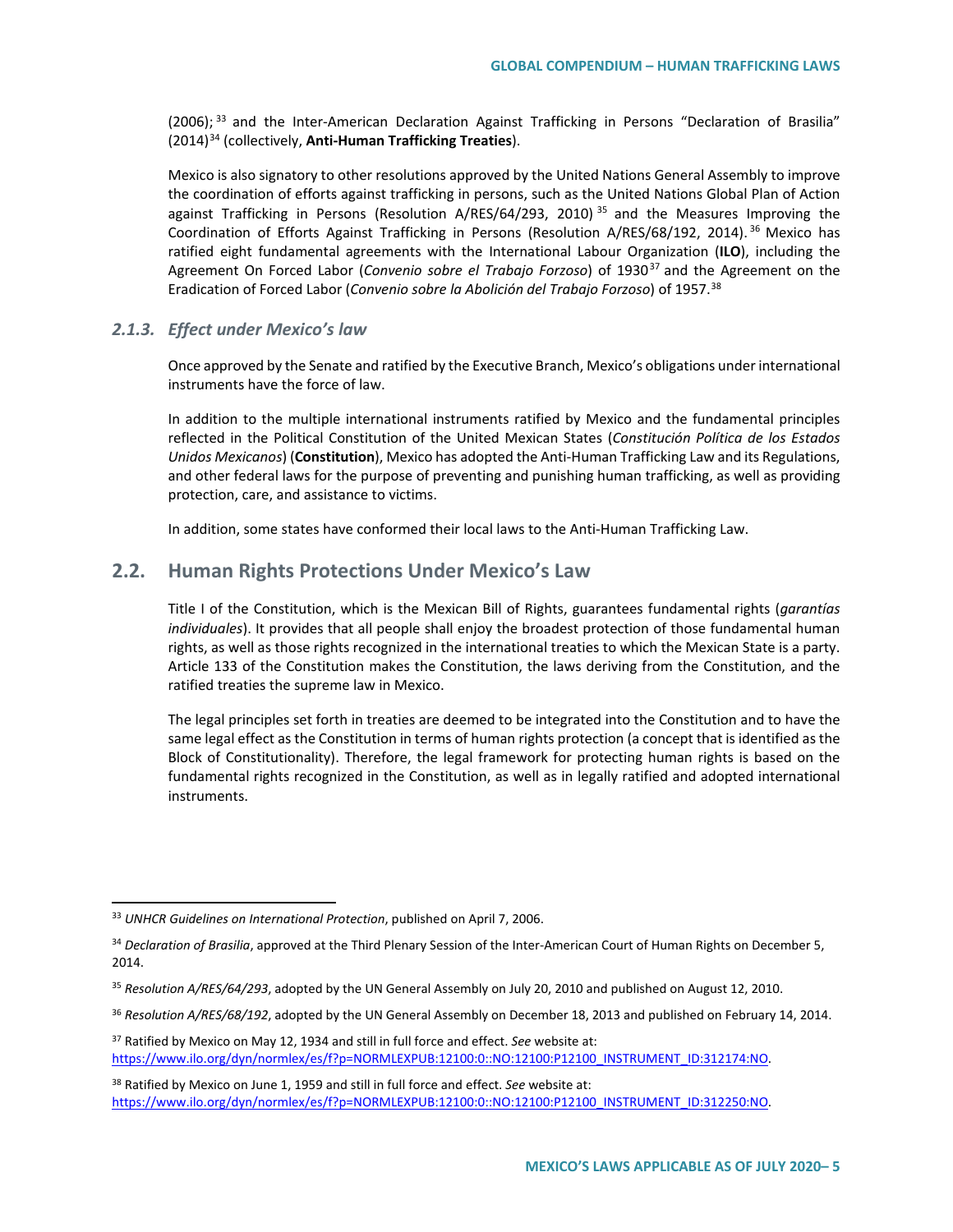## **2.3. Criminalization of Modern Slavery**

The Constitution prohibits slavery. Mexico also has enacted the Anti-Human Trafficking Law, which aims to prevent, investigate, prosecute, and punish human trafficking. All crimes connected to human trafficking shall be prosecuted and punished in accordance with the Anti-Human Trafficking Law. The Federal Criminal Code supplements the Anti-Human Trafficking Law*.*

The Federal Criminal Code punishes criminal activities that involve the exploitation of persons for profit or sexual purposes. Both federal and local criminal codes define the crime of human trafficking by following the Palermo Protocol's definition. These codes supplement the Anti-Human Trafficking Law, and it depends on the specific case whether the crime of human trafficking is prosecuted under federal or local law.

## **2.4. Supply Chain Reporting**

No particular legislation in Mexico forces private companies to control their supply chain to deter human trafficking. Nonetheless, certain regulatory provisions govern supply chains to provide greater protection of human rights in labor law and to hinder human trafficking. Those protections can be seen in international treaties and the Constitution. Also, the Ministry of Labor and Social Security (*Secretaría del Trabajo y Previsión Social*) awards the Mexico Without Child Labor Distinction (*Mexico Sin Trabajo Infanti*) (**MEXSTI)**  to public, private, and social organizations that have processes, policies, programs, and actions that contribute to the prevention and eradication of child labor.

## **2.5. Investigation, Prosecution, and Enforcement**

### *2.5.1. Investigation and prosecution of criminal offenses*

The federal or local Public Prosecutor (*Ministerio Público*) has the power and authority to investigate and prosecute criminal offenses, including human trafficking. The Public Prosecutor's Office investigates and proves the crime, and the judge determines the sentence.

Depending on the case, either the federal or local prosecutor can investigate and prosecute human trafficking crimes. The federal prosecutor has the authority when the crime (i) meets the rules of jurisdiction pursuant the Organic Law of the Judicial Power of the Federation (*Ley Órganica del Poder Judicial de la Federación*); (ii) is initiated, prepared, or committed abroad, as long as it produces or is intended to have effects in Mexico, or when it is initiated, prepared, or committed in Mexico, as long as it produces or is intended to have effects abroad; (iii) the Federal Public Prosecutor requests to handle the matter; or (iv) is committed by organized crime. The local authority must at all times cooperate with the federal authority in an organized crime investigation. Refer to Section 8.3. for more details.

### *2.5.2. Mutual assistance/international cooperation*

The Federal Attorney General's Office (*Fiscalía General de la República*) is in charge of investigating federal crimes of human trafficking through the Federal Public Prosecutor. It also functions as a point of contact with the National Central Office of The International Criminal Police Organization (**INTERPOL**) in Mexico through (i) the General Coordination of Investigation Methods (*Coordinación General de Métodos de Investigación*) as a criminal investigation agency and ministerial federal police; and (ii) the National Center for Planning, Analysis and Information to Combat Crime (*Centro Nacional de Planeación, Análisis e Información para el Combate a la Delincuencia*) as a technical support body. The Ministry of Public Security (*Secretaría de Seguridad Pública*) also participates with INTERPOL and other international agencies through its liaison units. Those institutions provide investigative support in Mexico and internationally, contributing intelligence and technical-documentary support. Evidence and data are available in criminal data platforms, in particular "*Plataforma Mexico.*" This platform is a national network implemented by the Ministry of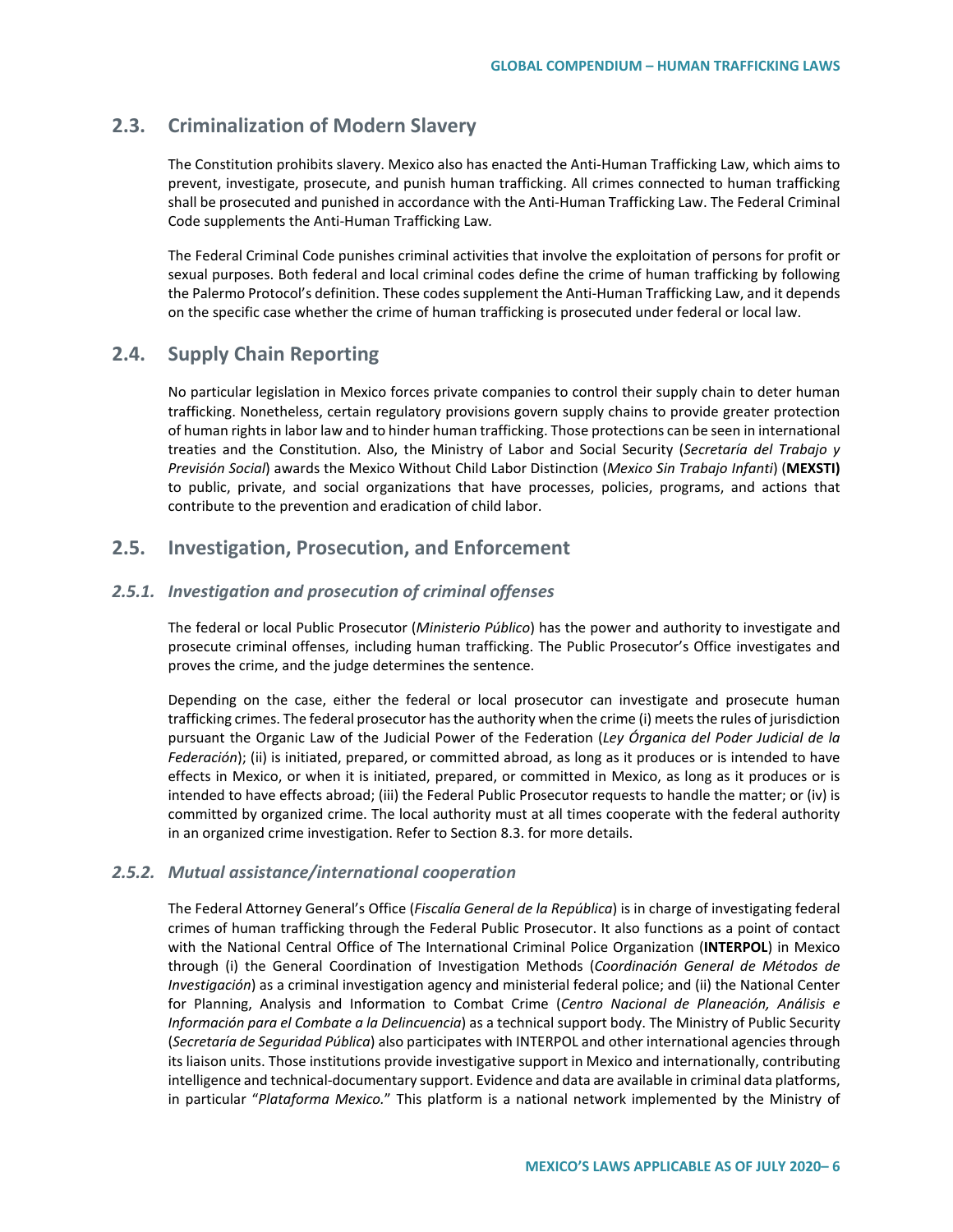Public Security that houses all databases related to criminal activity and public security. Police and other justice authorities all over the country have access to this platform.

Finally, the Federal Government, through the Human Trafficking Commission, is responsible for coordinating the implementation of public policies to combat human trafficking at the international, federal, and local levels. The Human Trafficking Commission also attends international meetings aimed at combating human trafficking.

The Ministry of Foreign Affairs (*Secretaría de Relaciones Exteriores*) assists in making recommendations to the Mexican Government on the subject of human trafficking.

# **3. MEXICO'S FEDERAL CRIMINAL OFFENSES RELATING TO SLAVERY, SLAVERY-LIKE CONDITIONS, AND HUMAN TRAFFICKING**

## **3.1. Overview of Criminal Offenses**

Articles 1 and 73, subsection XXI of the Constitution expressly prohibit slavery and human trafficking. The Anti-Human Trafficking Law supplements the Constitutional articles.

The Anti-Human Trafficking Law defines offenses and sets penalties relating to human trafficking. The offenses are punishable by maximum and minimum penalties of imprisonment, which may vary depending on the existence of aggravating circumstances, such as a family relationship, the victim's death, or involvement of minors,  $39$  among others.

In accordance with the Anti-Human Trafficking Law, a number of activities are considered to be human trafficking:



<span id="page-6-0"></span><sup>39</sup> Individuals less than 18 years old.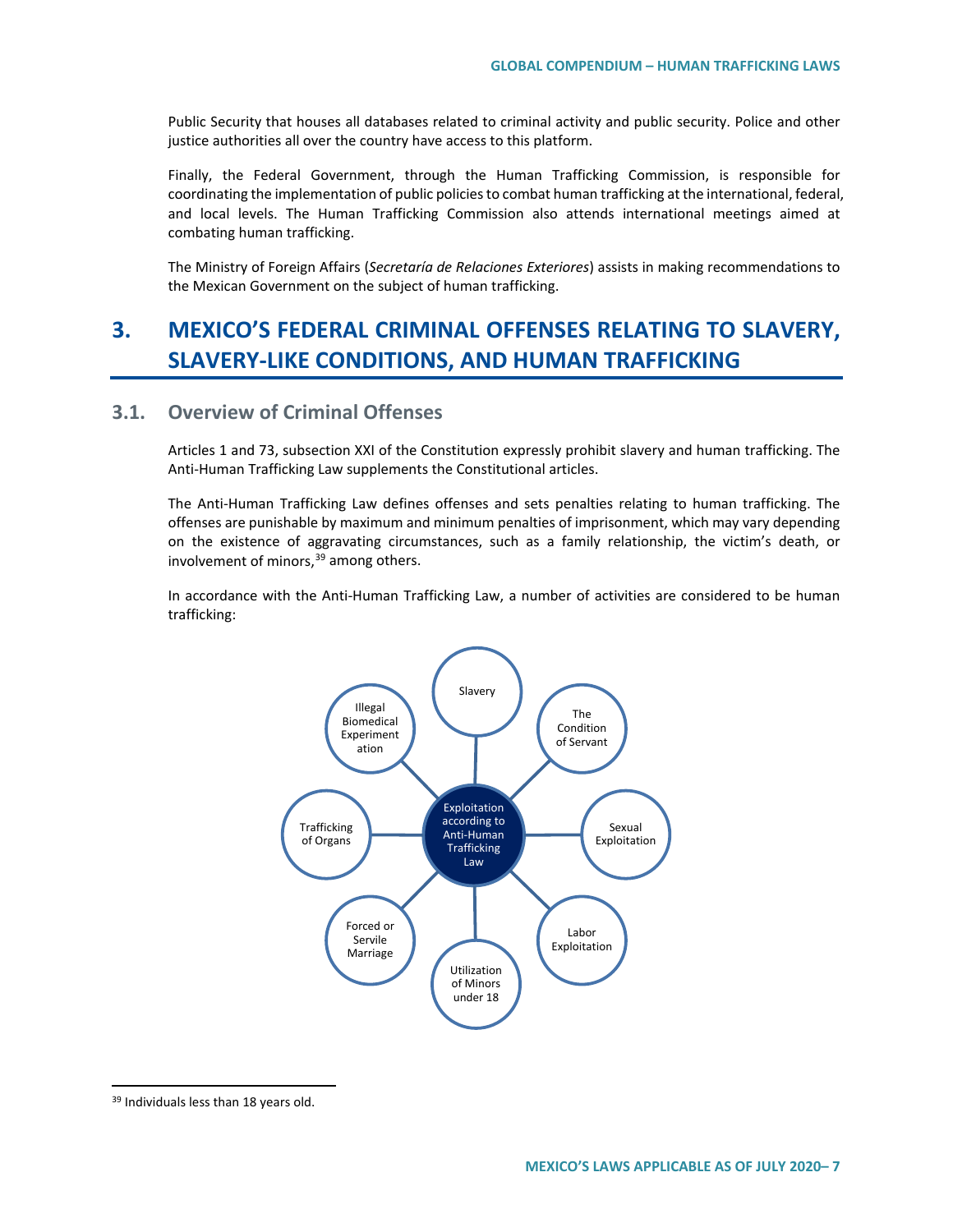As part of the Palermo Protocol, starting in 2007, Mexico has implemented a legal framework to combat human trafficking. By 2020, that framework included one federal law, 13 state laws, and 16 state criminal codes. However, the criminal codes in the states of Baja California Sur, Nayarit, and Sonora do not specify the crime of human trafficking.

When the objectives of prior laws were not met, the National Program to Prevent and Punish Trafficking in Persons was published in 2010.<sup>[40](#page-7-0)</sup> It led to Constitutional amendments and the issuance of the Anti-Human Trafficking Law on June 14, 2012.

Article 10 of the Anti-Human Trafficking Law defines human trafficking crimes as "any fraudulent action or omission by one or more persons to recruit, entice, transport, transfer, retain, deliver, receive, or harbor one or more persons with exploitation purposes."

The penalties for the crimes provided under the Anti-Human Trafficking Law go from five to 15 years of imprisonment, and a fine from 1,000 to 20,000 Units of Measurement and Update (UMAs)<sup>[41](#page-7-1)</sup> depending on the crime:

| <b>Human Trafficking Penalties</b>                                                               | <b>Duration of</b><br>imprisonment | Amount of the fine <sup>42</sup> |
|--------------------------------------------------------------------------------------------------|------------------------------------|----------------------------------|
| <b>Slavery</b>                                                                                   | 15 to 30 years                     | USD 4,344 to USD 86,880          |
| <b>Slavery to Serfdom</b>                                                                        | 5 to 10 years                      | USD 4,344 to USD 86,880          |
| Prostitution <sup>43</sup>                                                                       | 5 to 30 years                      | USD 4,344 to USD 130,320         |
| <b>Labor Exploitation</b>                                                                        | 3 to 10 years                      | USD 21,720 to USD<br>217,200     |
| <b>Forced Labor or Services</b>                                                                  | 10 to 20 years                     | USD 21,720 to USD<br>217,200     |
| <b>Forced Begging</b>                                                                            | 4 to 9 years                       | USD 2,172 to USD 86,880          |
| <b>Use of Minors for Criminal Activities</b>                                                     | 10 to 20 years                     | USD 4,344 to USD 86,880          |
| <b>Illegal Adoption of Minors</b>                                                                | 3 to 40 years                      | USD 2,172 to USD 86,880          |
| <b>Forced or Servile Marriage</b>                                                                | 4 to 40 years                      | USD 8,688 to USD 130,320         |
| Trafficking of Organs, Tissues, and<br><b>Cells Harvested from Living Human</b><br><b>Beings</b> | 3 to 25 years                      | USD 8,680 to USD 130,200         |

<span id="page-7-0"></span> <sup>40</sup> *National Program to Prevent and Punish Trafficking in Persons* in force during the years 2010–2012.

<span id="page-7-1"></span> $41$  For purposes of this summary, the amount equivalent to MXN 86.88 will be considered for the UMA. Furthermore, according to the Anti-Human Trafficking Law*,* the amount of fines are expressed in "days of fine," which in accordance with the Constitutional Amendment of January 27, 2016 must be understood as the UMA.

<span id="page-7-2"></span> $42$  For purposes of this summary, an average exchange rate of USD 20.00 has been considered. In this sense, all references to dollar amounts use this same average.

<span id="page-7-3"></span><sup>43</sup>In addition to prostitution, other forms of sexual exploitation are punishable.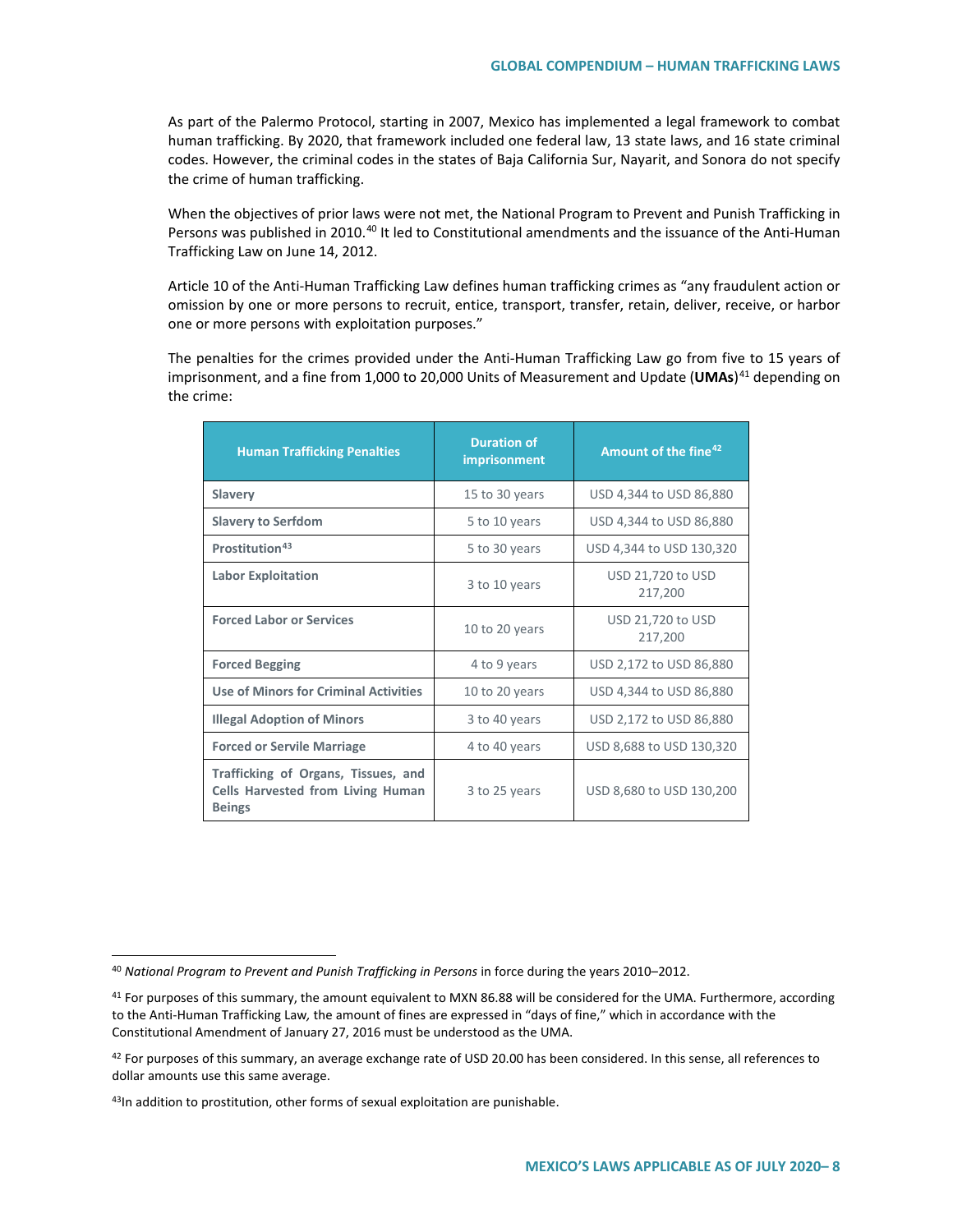## **3.2. Slavery Offenses Under the Criminal Code**

### *3.2.1. General*

The Anti-Human Trafficking Law defines "slavery" as the dominance of one person over another, so that the person prevents another person from making decisions freely or exercising their rights.

This crime is punishable by a sentence of five to 15 years of imprisonment and a fine of 1,000 to 20,000 UMAs, equivalent to USD 4,344.00 to USD 86,880.00.

### *3.2.2. Extraterritorial application*

The Anti-Human Trafficking Law does not provide for extraterritorial scope. It does refer to the Federal Criminal Code, which states that the law will have extraterritorial application for: (i) crimes that are initiated, prepared, or committed abroad, when they produce or are intended to have effects in Mexico, or when an international treaty to which Mexico is a party sets forth the obligation for extradition or prosecution, the Federal Criminal Code's requirements are met, and the probable offender has not been extradited to the requesting State; and (ii) crimes committed against persons working in Mexican consulates or diplomatic Mexican facilities abroad, unless the country in which the crimes occurred prosecutes the crimes.

Crimes first committed abroad that continue in Mexico are prosecuted in accordance with the laws of the jurisdictions where those crimes were first committed.

Crimes committed abroad by a Mexican citizen against Mexican nationals or against foreigners, or crimes committed by a foreigner against Mexican nationals, are prosecuted in Mexico if:

- i. the perpetrator is in Mexico;
- ii. the perpetrator has not been definitively judged in the country where the crime was committed; and
- iii. the action is a crime in the country where it occurred, as well as in Mexico.

The Federal Criminal Code stipulates a number of crimes that are considered as crimes committed in Mexico:

- a. Crimes committed by Mexicans or foreigners on the high seas aboard national vessels;
- b. Crimes executed on board a national warship in port or in the territorial waters of a foreign nation. This extends to crimes committed in a Mexican merchant vessel, if the crime is not prosecuted in the foreign country of the relevant port;
- c. Crimes committed in a foreign vessel in a Mexican port or in the territorial waters of Mexico, if public peace is disturbed or if the offender or offended party is not a member of the crew;
- d. Crimes committed on board national or foreign aircraft that are in national or foreign territory or in national or foreign atmosphere or national or foreign territorial waters, in cases analogous to those indicated for vessels in the preceding sections; and
- e. Crimes committed in Mexican embassies and diplomatic delegations.

## **3.3. Slavery-Like Offenses in Mexico's Legal Order**

The Anti-Human Trafficking Law defines the activities that are prohibited as human trafficking.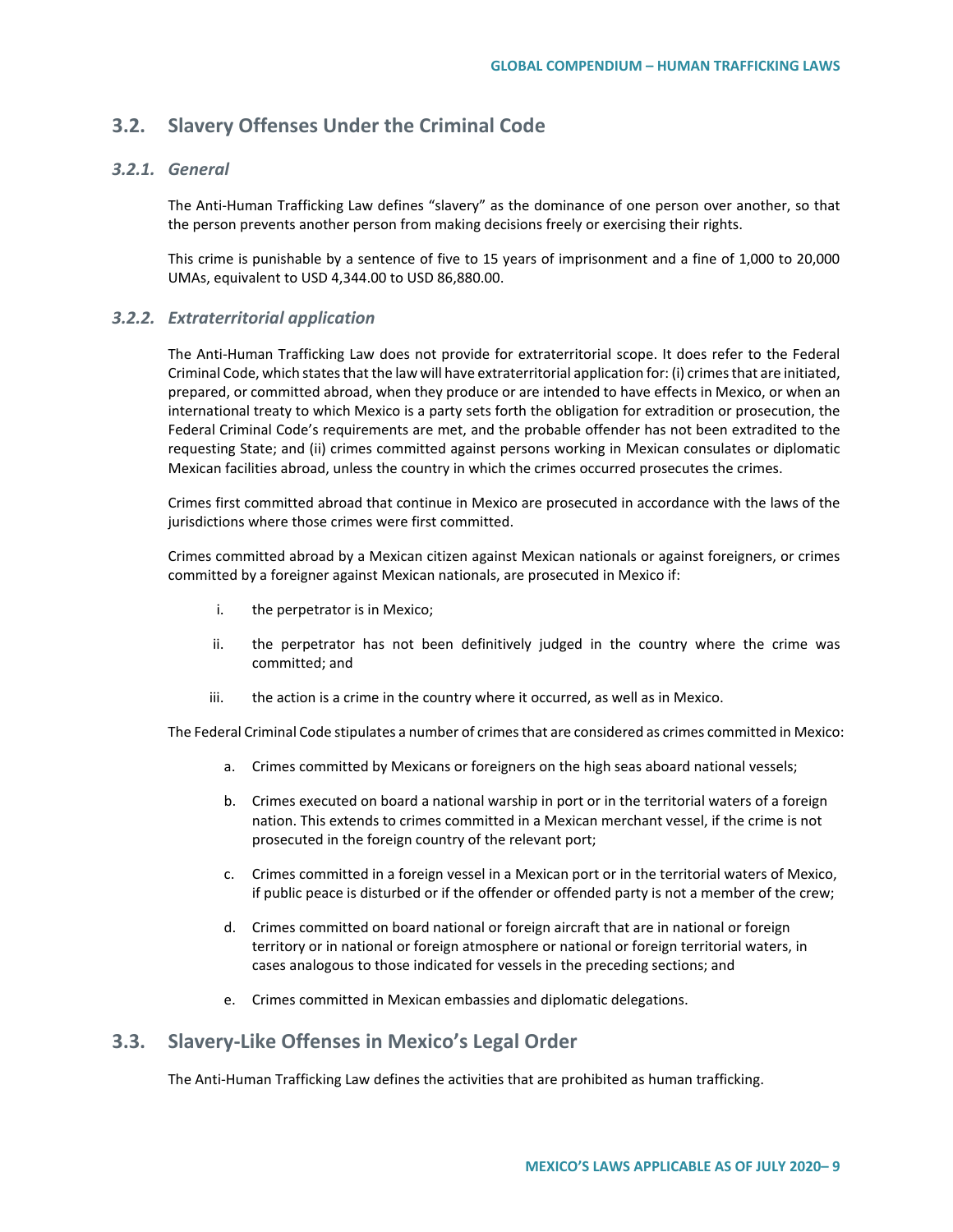### *3.3.1. Servitude*

Article 12 of the Anti-Human Trafficking Law recognizes compulsory labor (Gleba) as a servant condition. A person is considered a Gleba servant when: (a) the person must live or work on land that belongs to someone else; (b) the person must provide services, paid or unpaid, without the possibility of leaving the land that belongs to someone else; or (c) another person's control over the property prevents the person from leaving the property.

This crime is punishable by five to 10 years of imprisonment and a fine of 1,000 to 20,000 UMAs, equivalent to USD 4,344 to USD 86,880.

The Anti-Human Trafficking Law, in Article 21, defines labor exploitation to occur when "a person illegally obtains, directly or indirectly, an unjustifiable economic or any other kind of benefit through third-party work, subduing the person to practices against its dignity," such as:

- i. Dangerous or unhealthy labor conditions, without the appropriate protection according to labor legislation or rules;
- ii. A notorious disproportion between the amount of work and the salary paid for it; and
- iii. Salary below the legal requirements.

The punishment for labor exploitation is three to 10 years of imprisonment and a fine of 5,000 to 50,000 UMAs, equivalent to USD 21,720 to USD 217,200.

#### *3.3.2. Forced labor*

According to Article 22 of the Anti-Human Trafficking Law, forced labor is work performed under unfair conditions or an affront to dignity that results from: (i) the use of force or threat of use of force; physical coercion or threats of physical coercion; or use of force or the threat of the use of force by a criminal organization; (ii) serious harm or threat of serious harm to a person, placing such person in a condition of vulnerability; or (iii) abuse or threat of reporting to the authorities a migrant's irregular status or any other abuse in the use of the law or legal process.

This crime is punishable by 10 to 20 years of imprisonment and a fine up to 50,000 UMAs, equivalent to USD 217,200.

Article 23 of the Anti-Human Trafficking Law provides several exceptions to the definition of forced labor:

- i. Mandatory military service;
- ii. Normal civic obligations owed to the Federation, states, municipalities, or administrative bodies in Mexico;
- iii. Work resulting from a criminal conviction or from community service under the terms of Article 21 of the Constitution; provided that such work is performed under the supervision and control of public authorities and the person is not placed at the disposal of private individuals, companies, or legal persons of private nature; and
- iv. Voluntary work done by members of a community for the benefit of the community.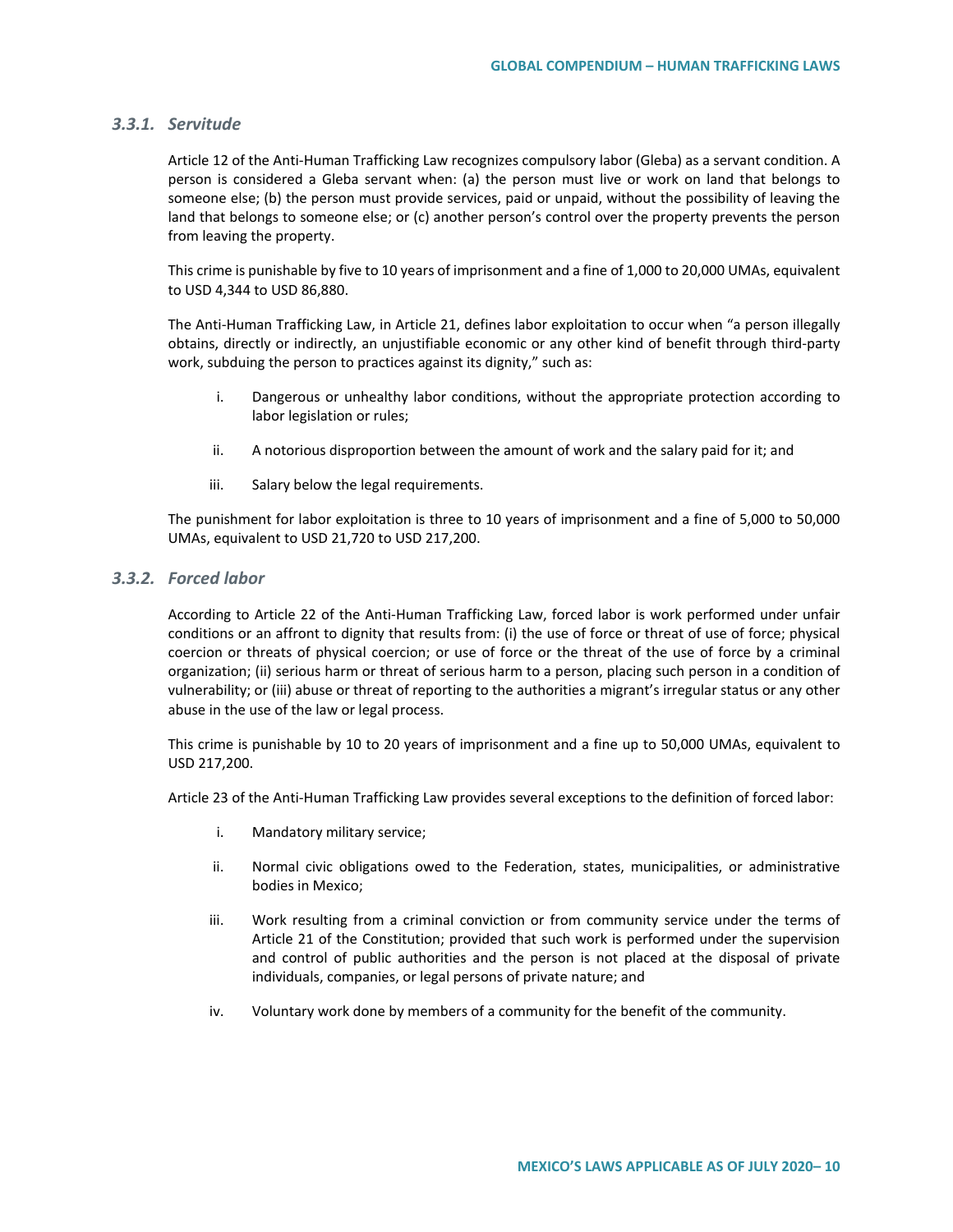### *3.3.3. Deceptive recruiting for labor or services*

Under Article 19 of the Anti-Human Trafficking Law, deceptive recruiting occurs when a person hires another person or offers a job other than sexual services and induces that person to perform them, under deception in any of the following circumstances:

- i. The agreement or contract involves the provision of sexual services;
- ii. The nature of the work, frequency, and any specific conditions;
- iii. The extent to which the person shall be free to leave the place or area in exchange for the performance of such practices;
- iv. The extent to which the person shall be free to leave the work in exchange for the performance of such practices;
- v. The extent to which the person shall be free to leave their place of residence in exchange for the performance of such practices; or
- vi. The amount, or the existence, of the sum owed or allegedly owed if the person allegedly has incurred or will incur a debt in connection with the agreement.

This crime is punishable by five to 10 years of imprisonment and a fine of 4,000 to 30,000 UMAs, equivalent to USD 17,376 to 130,320.

### *3.3.4. Early and forced marriage*

The Anti-Human Trafficking Law states that a person commits the crime of forced marriage when a person:

- i. Compels a person to get married, either for free or for a payment of money or in kind, delivered to the victim's parents, guardian, family, or any other person with authority over the victim;
- ii. Compels a person to get married, for the purpose of prostitution, slavery, or similar practices; or
- iii. Relinquishes or assigns a person to a third party, for something of value, free of charge, or otherwise.

This crime is punishable by four to 10 years of imprisonment and a fine of 200 to 2,000 UMAs, equivalent to USD 868.80 to USD 8,688.00, as well as declaring the marriage void. Furthermore, whoever takes advantage of the marriage by sexually exploiting the partner faces punishment of 20 to 40 years of imprisonment and a fine of 2,000 to 30,000 UMAs, equivalent to USD 8,688 to USD 130,320.

### *3.3.5. Debt bondage*

Article 12 of the Anti-Human Trafficking Law recognizes a condition of servant by debt resulting from the fact that a debtor has undertaken to render his personal services or those of someone over whom he exercises authority, as security for a debt, and the services rendered, equitably valued are not applied to the payment of the debt, or the duration is not limited and the nature of such services is not defined. This crime is punishable by five to 10 years of imprisonment and a fine of 1,000 to 20,000 UMAs, equivalent to USD 4,344 to 86,880.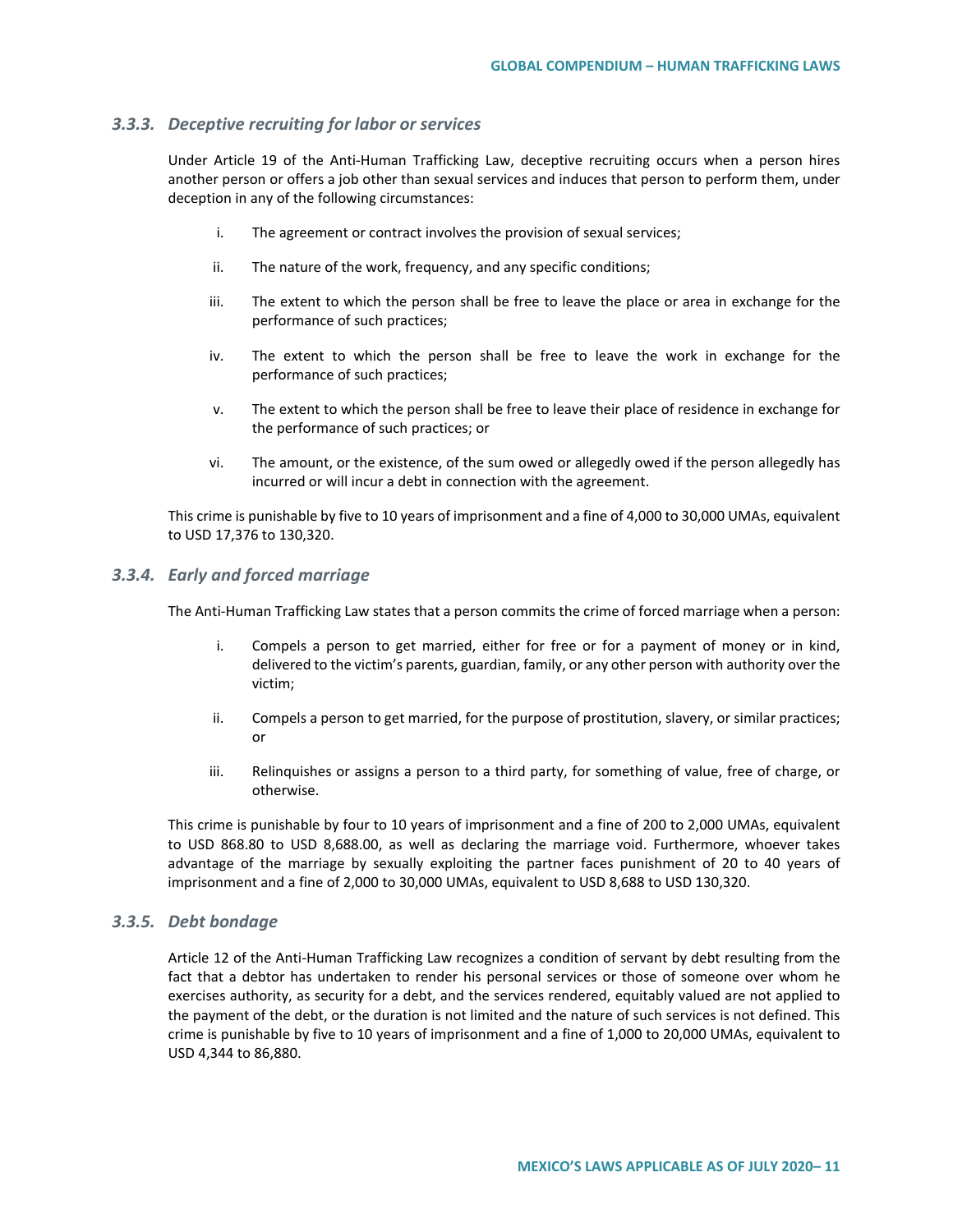### *3.3.6. Any other relevant offenses*

#### *Forced begging*

Article 24 of the Anti-Human Trafficking Law defines the exploitation of begging as "the act that results in obtaining a benefit from forcing a person to beg for charity against its will, recurring to threats of severe damage, severe damage itself, the use of force or other means of coaxing, or deception."

This crime is punishable by four to nine years of imprisonment and a fine of 500 to 20,000 UMAs, equivalent to USD 2,172 to USD 86,880. In the event that the victim is a minor under the age of 18, is over the age of 70, or is pregnant, injured, sick, or physically or mentally disabled, the penalty increases to an imprisonment from nine to 15 years and a fine from 1,000 to 25,000 UMAs, equivalent to USD 4,344 to USD 108,600.

#### *The utilization of minors in criminal activities*

Article 24 of the Anti-Human Trafficking Law stipulates that whomever uses minors under 18 years old in any of the activities listed in Article 2 of the Organized Crime Law<sup>[44](#page-11-0)</sup> shall be punished by 10 to 20 years of imprisonment and a fine of 1,000 to 20,000 UMAs, equivalent to USD 4,344 to USD 86,880.

#### *The illegal adoption of a minor*

The illegal adoption of minors occurs when, in return for payment, (i) the father, mother, guardian, or whomever has authority over a minor gives the minor up for adoption for the purpose of abuse or sexual exploitation;<sup>[45](#page-11-1)</sup> or (ii) a person illegally, illicitly, or irregularly receives a minor in adoption for those purposes.

The punishment for the offense established in section (i) above is 20 to 40 years of imprisonment and a fine from 2,000 to 20,000 UMAs, equivalent to USD 8,688 to USD 86,880. The punishment for the offense established in section (ii) is three to 10 years of imprisonment and a fine of 500 to 2,000 UMAs, equivalent to USD 2,172 to USD 8,688. Furthermore, the illegal adoption of a minor shall be declared void.

Receiving in good faith a person, despite any irregular status, for the purpose of integrating the person into the family is not a crime. Consequently, the definition of the crime is based on the purpose of the adoption.

#### *Illegal biomedical experimentation on human beings*

Article 31 of the Anti-Human Trafficking Law makes it a crime to perform illegal biomedical experimentation on people. This crime is punishable by three to five years of imprisonment and a fine from 2,000 to 30,000 UMAs, equivalent to USD 8,688 to 130,320.

### *3.3.7. Extraterritorial application of the offenses*

Refer to Section 3.2.2.

<span id="page-11-0"></span> <sup>44</sup> Terrorism; acts against health; counterfeiting; knowingly using and altering counterfeit currency; operations with illegally obtained resources; copyright crimes; weapons collection and trafficking; human trafficking; organ trafficking; drug trafficking; corruption of minors and persons without capacity; pornography of minors or persons without capacity; sexual tourism of minors or persons without capacity; lenocinium (the action of mediating to facilitate a loving or sexual relationship between two people) of minors or persons without capacity; trafficking of minors or persons without capacity; robbery of vehicles; crimes in the matter of human trafficking; smuggling; fiscal fraud; and crimes against the environment.

<span id="page-11-1"></span><sup>&</sup>lt;sup>45</sup> Including: slavery, slavery to serfdom, prostitution, and other forms of sexual exploitation, labor exploitation, forced labor or services, forced begging, the use of minors for criminal activities, forced or servile marriage, and trafficking of organs, tissues, and cells harvested from living human beings.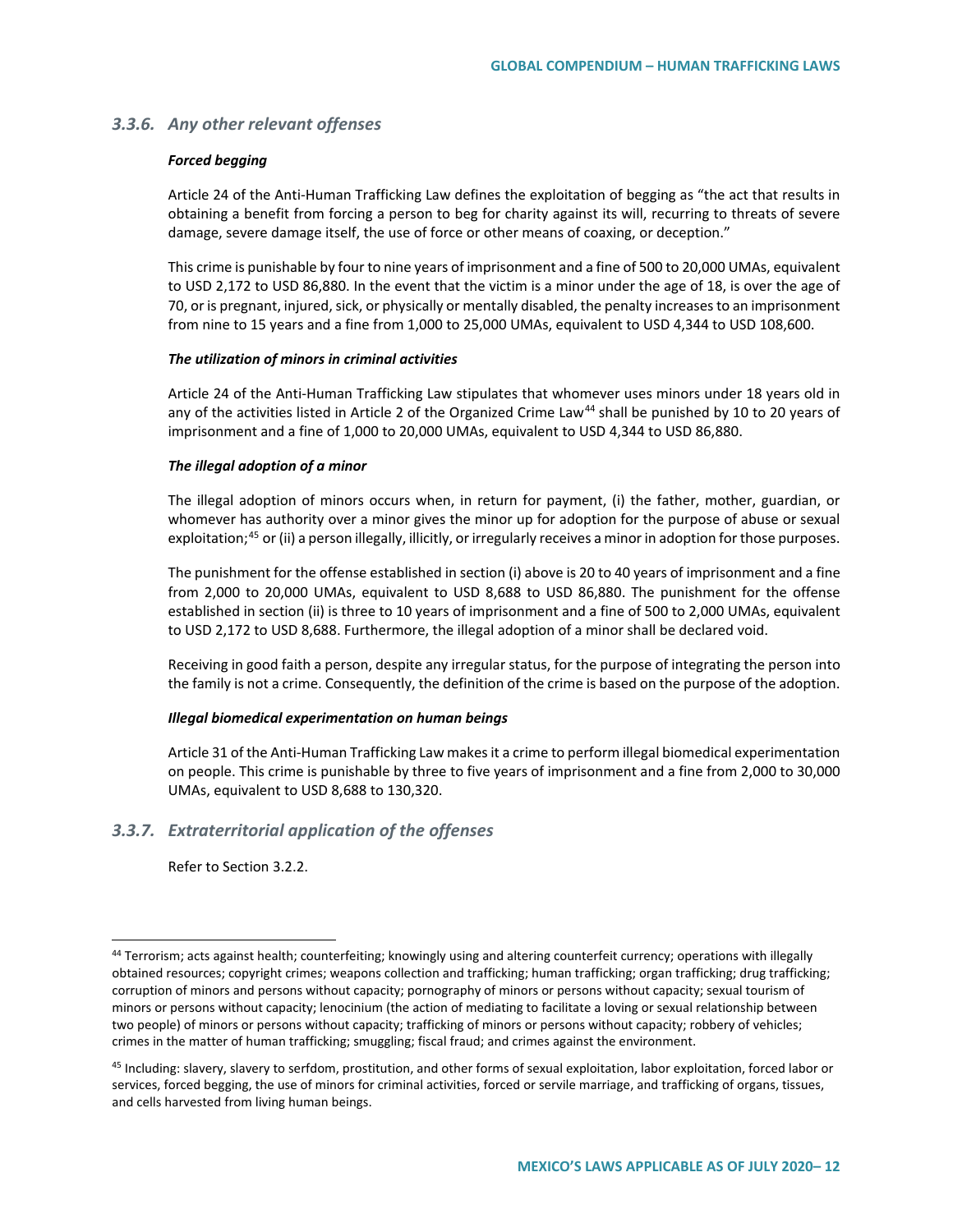## **3.4. Human Trafficking/Smuggling-Related Criminal Offenses**

### *3.4.1. International and domestic trafficking/smuggling of people*

The purpose of trafficking is the exploitation of the person, while the purpose of smuggling is the illegal transfer of migrants. It is not essential for the victims to cross borders for the crime of trafficking to occur, whereas border crossing is essential for the crime of smuggling.

Smuggling of migrants means the facilitation of the illegal entry of persons into a country of which the persons are not citizens or permanent residents, in order to obtain, directly or indirectly, a financial or other material benefit.

As provided in Articles 13 to 20 of the Anti-Human Trafficking Law, whomever benefits from the exploitation of one or more individuals through prostitution, pornography, public or private sexual exhibitionism, sexual tourism, or any other remunerated sexual activity shall be punished by 15 to 30 years in imprisonment or a fine of 1,000 to 30,000 UMAs, equivalent to USD 4,344 to USD 130,320, provided that it results from:

- i. Deception;
- ii. Physical or moral violence;
- iii. Abuse of power;
- iv. Taking advantage of a situation of vulnerability;
- v. Serious harm or threat of serious harm; or
- vi. Threat of reporting to authorities the migrant's status, or any other abuse of the law or legal procedures.

Minors or people with no capacity to understand the meaning of the act are not required to prove the means referred to in the previous paragraph.

The Anti-Human Trafficking Law establishes different penalties depending on the specific conduct.

### *3.4.2. International and domestic trafficking in children*

Under Article 25 of the Anti-Human Trafficking Law, human trafficking encompasses the use of minors in criminal activities. This crime is punishable by 10 to 20 years of imprisonment and a fine of 1,000 to 20,000 UMAs, equivalent to USD 4,344 to 86,880. Refer to Section 3.4.1.

### *3.4.3. Victim harboring*

Article 10 of the Anti-Human Trafficking Law makes it a criminal offense, punishable by a maximum penalty of 15 years of imprisonment and a fine of 20,000 UMAs, equivalent to USD 86,880, for any person to recruit, entice, transport, transfer, retain, deliver, receive, or harbor another person, whether by willful act or omission, for the purpose of exploitation.

### *3.4.4. Extraterritorial application of human trafficking and smuggling offenses*

Refer to Section 3.2.2.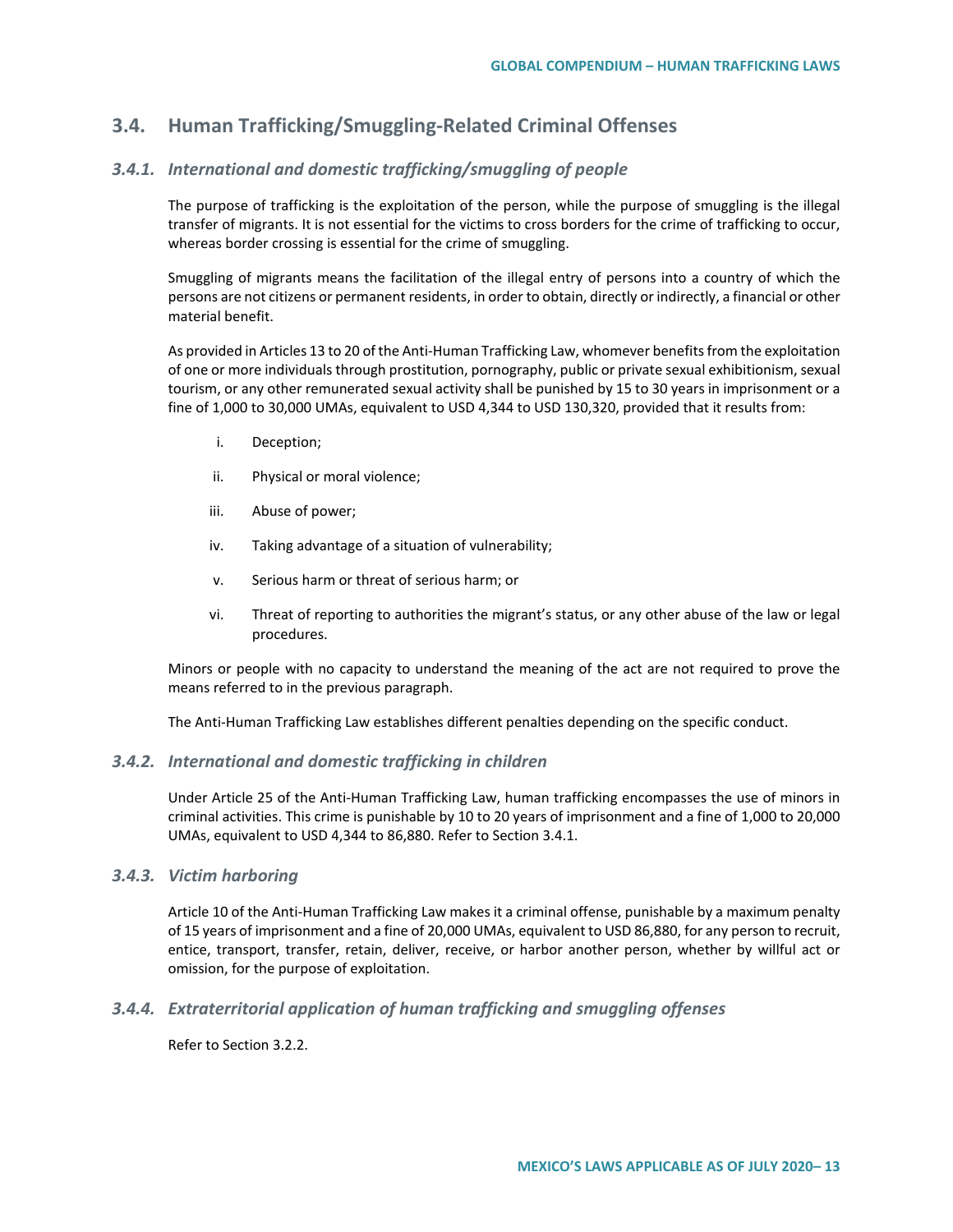### *3.4.5. Trafficking of organs, tissues, and cells harvested from living human beings*

Article 30 of the Anti-Human Trafficking Law defines trafficking in organs as "the action of extracting, removing or procuring an organ, tissue or cell from a living human being, in exchange for a benefit or through a commercial transaction." This crime does not include legal medical procedures for which due consent has been obtained.

This crime is punishable by 10 to 25 years of imprisonment and a fine from 2,000 to 20,000 UMAs, equivalent to USD 8,688 to USD 86,880.

## **3.5. Online Exploitation of Children Offenses**

The Anti-Human Trafficking Law prohibits any advertising and paid insertions in the mass media of any kind that advertise sexual contact or promote any of the criminal conduct covered by the Anti-Human Trafficking Law.

Article 26 of the Anti-Human Trafficking Law punishes child sexual exploitation by any means by 20 to 40 years of imprisonment and a fine of 2,000 to 20,000 UMAs, equivalent to USD 8,688 to USD 86,880. This crime also applies to the father, mother, guardian, or person having authority over the child who delivers or receives illegally, illicitly, or irregularly a minor for the purpose of sexual abuse or any other form of exploitation.

Article 47 of the General Law on the Rights of Girls, Boys and Adolescents (*Ley General de los Derechos de Niñas, Niños y Adolescentes*) provides that the federal, state, municipal, and Mexico City authorities are responsible for taking the necessary measures to prevent, address, and punish cases in which children or adolescents are affected by human trafficking, child sexual abuse, child sexual exploitation (whether or not for commercial purposes), or any other type of exploitation.

## **3.6. Child Sex Tourism Offenses**

Article 13 of the Anti-Human Trafficking Law makes it a crime to exploit, or benefit from exploiting, persons through prostitution, pornography, public or private exhibitions of a sexual nature, sex tourism, or any other paid sexual activity. In the event that the victims are minors or persons who do not have the capacity to understand the meaning of the act or conduct, the prosecution does not need to prove that the offense was committed by an abuse of power, physical or moral violence, or any other means stated in the law. The crime is punishable by 15 to 30 years of imprisonment and a fine of 1,000 to 30,000 UMAs, equivalent to USD 4,344.00 to USD 130,320.00. Article 203 of the Federal Criminal Code defines and punishes the crime of child sexual tourism. This crime applies to any person who promotes, advertises, invites, facilitates, or arranges by any means for one or more persons to travel within or outside Mexico for the purpose of performing any real or simulated sexual acts with minors. This crime is punishable by seven to 12 years of imprisonment and a fine of 800 to 2,000 UMAs, equivalent to USD 3,475.20 to USD 8,688.

Article 203 BIS of the Federal Criminal Code also makes it a crime to perform any real or simulated sexual acts with one or more minors by means of sex tourism. This crime is punishable by 12 to 16 years of imprisonment and a fine of 2,000 to 3,000 UMAs, equivalent to USD 8,688 to USD 13,032.

## <span id="page-13-0"></span>**4. MEXICO'S SUPPLY CHAIN REPORTING LEGISLATION**

Mexico has no supply chain reporting legislation that obliges private businesses to control their supply chain to hinder human trafficking.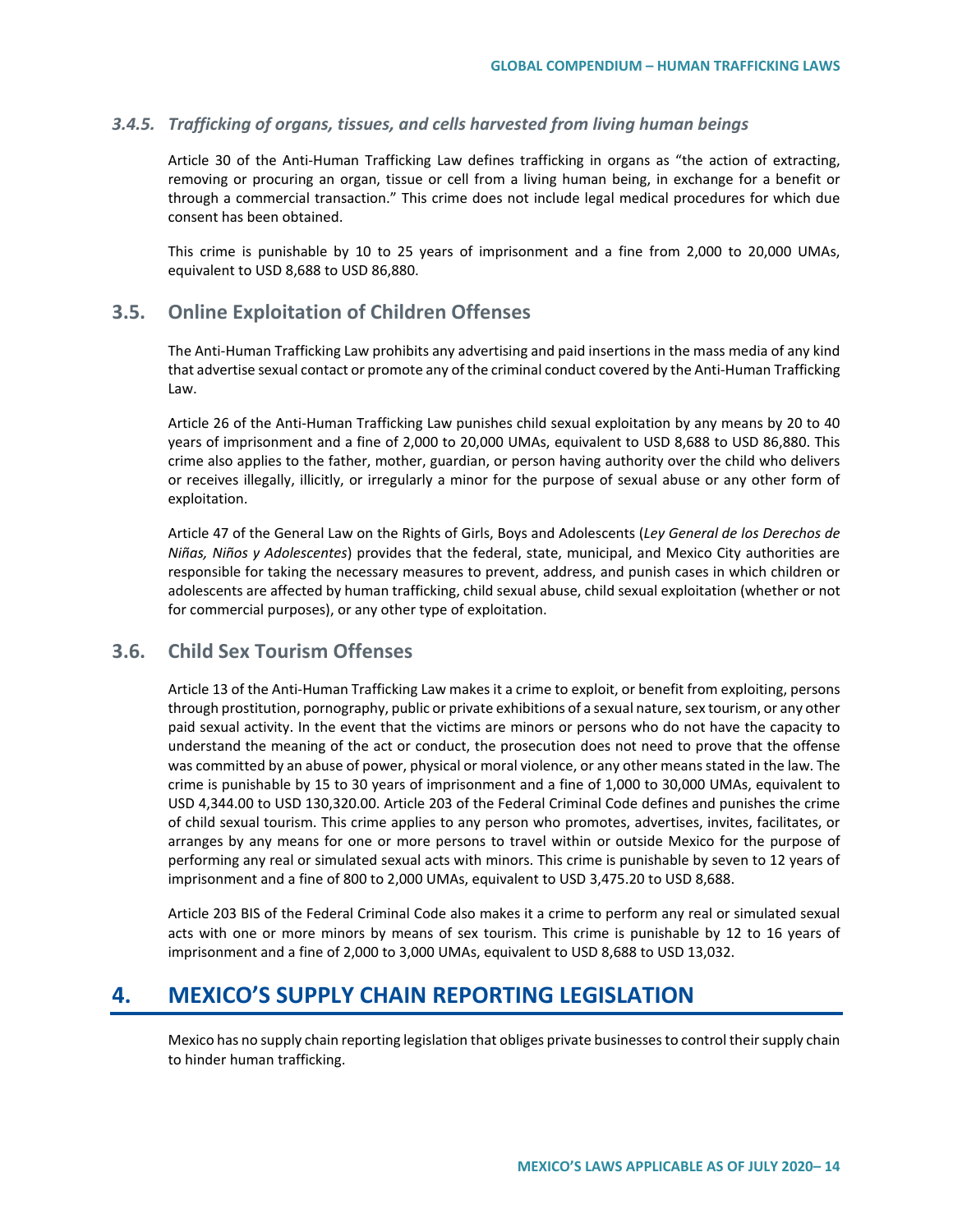Some initiatives regarding supply chain reporting at the country and international level aim at combating child labor, such as (i) international treaties, (ii) a Constitutional Amendment to Raise Minimum Working Age*,* and (iii) awards issued by the Federal Government to recognize corporations that have policies addressing the prevention and eradication of child labor.

Some initiatives at the federal level, especially related to child labor, also may influence companies to manage their supply chain to meet their human rights obligations:

International Treaties. Mexico has ratified and is party to a number of international treaties that advocate for the establishment of anti-human trafficking measures and the protection of children's rights. Those treaties require the parties to replicate their obligations in their own national legislation. The UN Convention on the Rights of the Child requires parties to take legislative, administrative, social, and educational measures to ensure the protection of children from economic exploitation.<sup>[46](#page-13-0)</sup>

Constitutional Amendment to Raise Minimum Working Age. In 2014, Article 123 of the Constitution was amended to raise the minimum working age from 14 to 15 years old, for the purpose of directing youth to continue their education. To harmonize the national and international legal framework, on June 10, 2016, Mexico ratified the International Labour Organization's Convention No. 138, which requires the minimum employment age to be the age to complete compulsory education, but not less than 15 years old.

Mexico Without Child Labor Distinction. The Federal Government gives the Mexico Without Child Labor Distinction to recognize federal, state, and municipal public institutions, private and social sector organizations, trade union and corporate organizations, and employer associations that have processes, policies, programs, and actions that contribute to the prevention and eradication of child labor and the protection of working adolescents. In addition to promoting and strengthening the culture of social responsibility, the award contains, as part of its structure, a management model for the development of good practices for the care and protection of the rights of children and teenagers.<sup>[47](#page-14-0)</sup>

# **5. FORCED LABOR: OVERVIEW OF MEXICO'S APPLICABLE EMPLOYMENT AND MIGRATION LAWS**

## **5.1. Employment Law Rights for Victims of Human Trafficking and Forced Labor**

The legal framework on employment and forced labor in Mexico consists of: (i) the Constitution, which establishes the fundamental rights of workers and principles of labor relationships; and (ii) federal legislation, which establishes employee rights and employers' obligations towards employees and labor authorities, and which also regulates migration and forced labor of migrants and refugees. The Federal

 <sup>46</sup> Convention on the Rights of the Child, Article 32:

<sup>&</sup>quot;1. States parties recognize the right of the child to be protected from economic exploitation and from performing any work that is likely to be hazardous or to interfere with the child's education, or to be harmful to the child's health or physical, mental, spiritual, moral or social development.

<sup>2.</sup> States parties shall take legislative, administrative, social and educational measures to ensure the implementation of the present Article. To this end, and having regard to the relevant provisions of other international instruments, states parties shall in particular: (a) Provide for a minimum age or minimum ages for admission to employment; (b) Provide for appropriate regulation of the hours and conditions of employment; (c) Provide for appropriate penalties or other sanctions to ensure the effective enforcement of the present Article."

<span id="page-14-0"></span><sup>47</sup> [https://www.gob.mx/cms/uploads/attachment/file/11567/LINEAMIENTOS.pdf.](https://www.gob.mx/cms/uploads/attachment/file/11567/LINEAMIENTOS.pdf)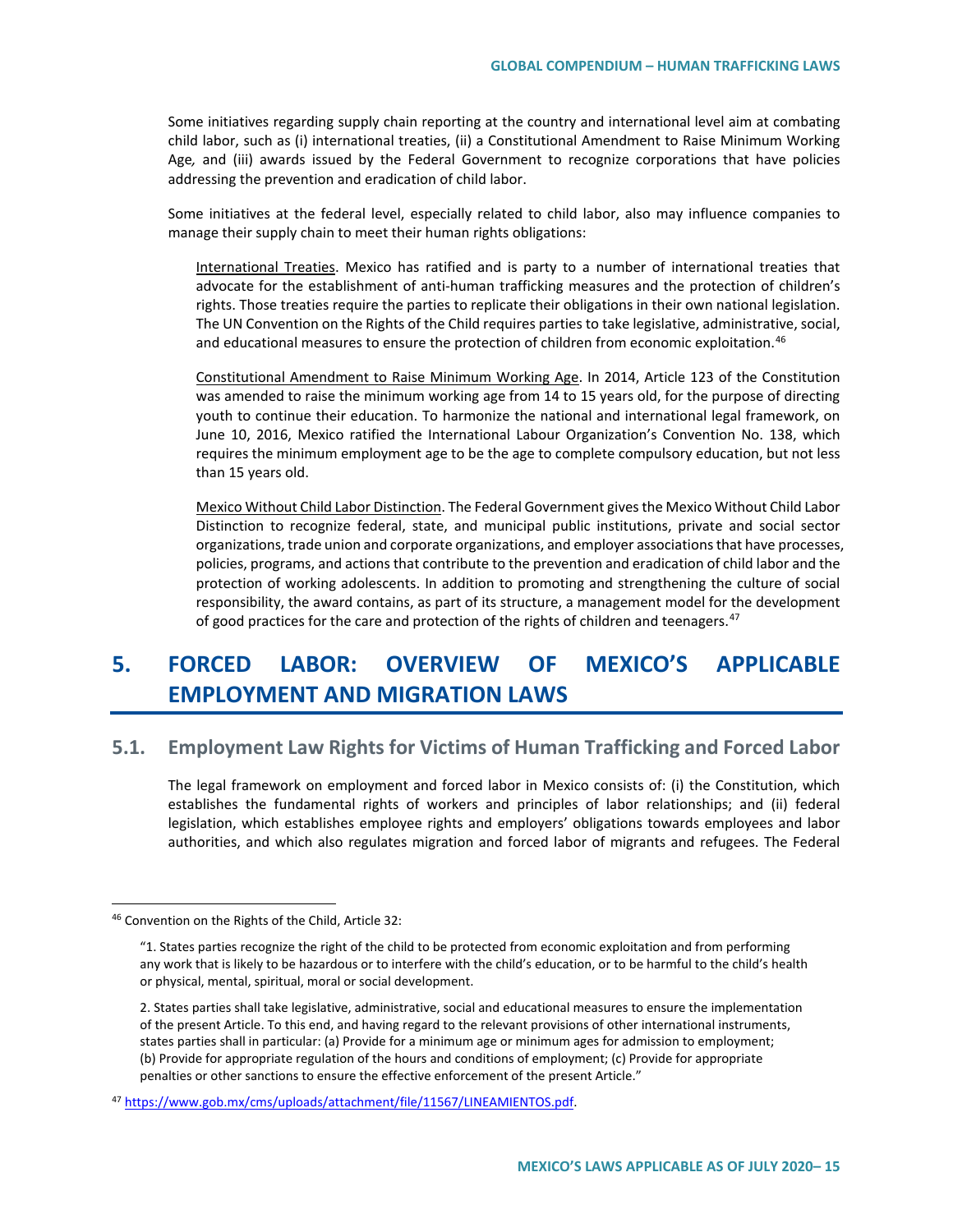Labor Law (*Ley Federal del Trabajo*) (**LFT**) and the Federal Migration Law (*Ley de Migración*) (**Migration Law**) apply to all Mexican states.

#### *5.1.1. Constitutional principles regarding forced labor and employee rights*

Article 5 of the Constitution states that no person shall provide work or services without (i) fair remuneration (*i.e.*, a salary); and (ii) their due and express consent. This translates into a prohibition of forced labor. This fundamental Constitutional right applies to all government and private activity.

Article 123 of the Constitution establishes employees' main rights and strong protections, which the LFT further regulates.

### *5.1.2. The LFT and the Migration Law*

Applying the constitutional principles, among other things, the LFT provides (i) basic rights of workers; and (ii) obligations of employers to prevent forced labor. Employment law applies at a federal level in Mexico.

Furthermore, the Migration Law makes it a criminal felony to bring undocumented persons into Mexico for the purposes of human trafficking or obtaining economic benefits. This law also states that a witness to a crime (such as human trafficking) will not be prosecuted for being undocumented.

## **5.2. Applicability of Employment Legislation in the Context of Forced Labor or Trafficking**

Labor claims may be brought in a Mexican Labor Court (*Junta de Conciliación y Arbitraje*) when there is an employment relationship as defined in the LFT, regardless of the existence of a signed employment agreement:

- i. Work performed by a person;
- ii. For a third party; and
- iii. In exchange for the payment of a salary (economic commitment).  $48$

Victims of human trafficking carrying out forced labor may file claims under the LFT for unpaid salaries, along with other violations of their rights as employees. However, victims of human trafficking and forced labor rarely file those claims, due to fear of retribution. According to the CNDH report for 2019, no victims filed for damages under the LFT.

Initiating a labor claim does not preclude the victim's right to bring a criminal claim against a responsible party.

## **5.3. Statutory rights**

Employees (as defined in the LFT) have constitutional and statutory rights that serve as a basis to assess whether a person is the subject of forced labor, and that trafficking victims also can use as a basis to claim damages.

<span id="page-15-0"></span><sup>48</sup> Article 20, LFT, available at[: http://www.diputados.gob.mx/LeyesBiblio/pdf/125\\_020719.pdf.](http://www.diputados.gob.mx/LeyesBiblio/pdf/125_020719.pdf)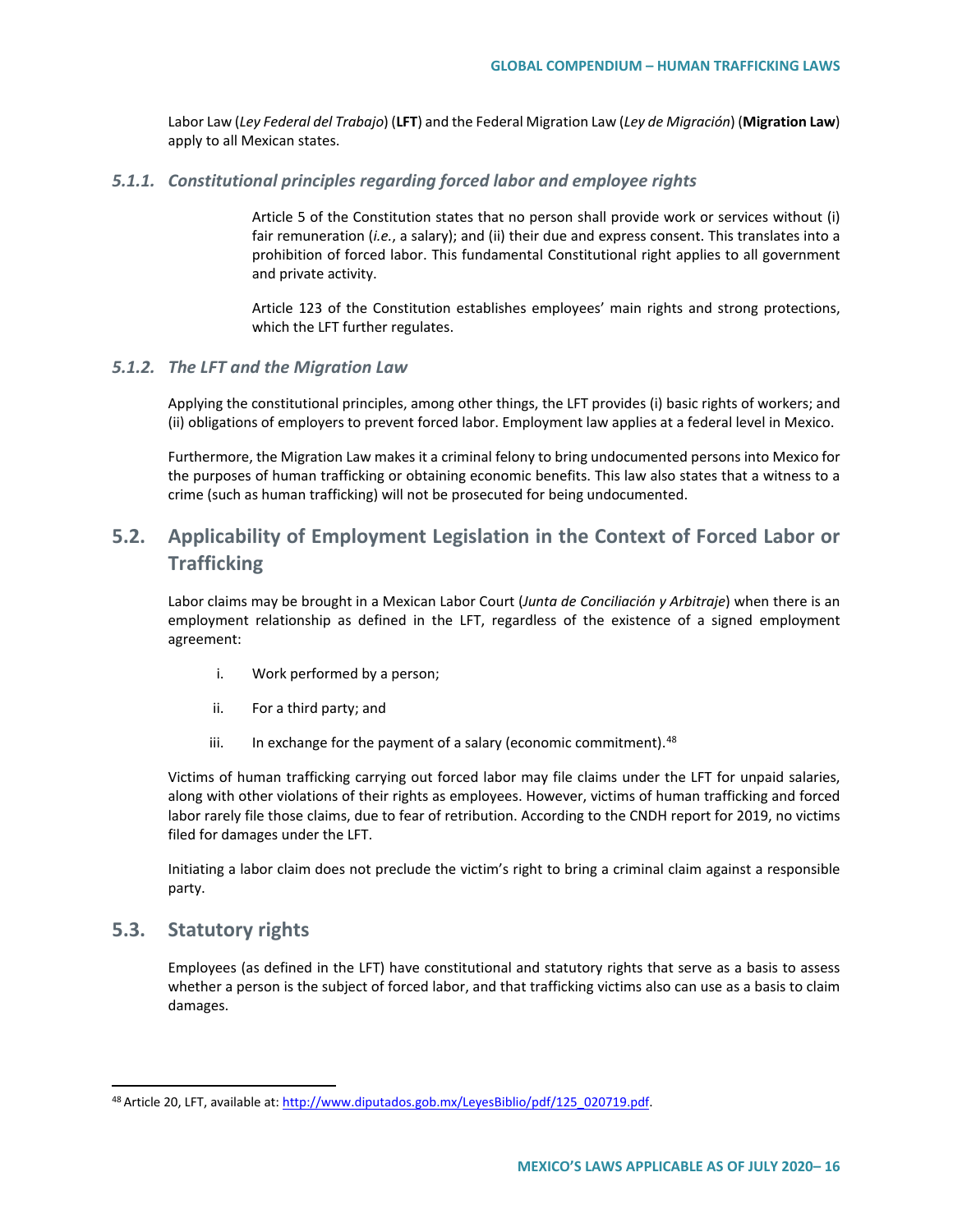### *5.3.1. Right to minimum wages, entitlements, and other applicable minimum standards*

Article 123 of the Constitution establishes the fundamental right of any employee to receive a salary. Salaries must comply with Mexico's minimum wage policies. The National Commission for Minimum Wages (*Comisión Nacional de los Salarios Mínimos*) (**CONASAMI**) sets general and regional minimum wages, which vary between different regions within Mexico. The LFT provides that an employer may not seize the payment of a minimum wage (embargo) and must pay in immediately available funds (*i.e.*, not in coupons, merchandise, or other items). The employer also may not withhold the payment of a minimum wage as a fine imposed on an employee.

As stated in Article 123, Section A, Subsection I and Subsection II of the Constitution, the maximum working day shift is eight hours and the maximum night shift is seven hours. For every six consecutive days of work, employees must have one day of rest.

The Constitution states that all employees have a right to a dignified place of work (*i.e*., sanitary conditions and a safe place of work). The LFT and other regulatory federal provisions specify certain levels of sanitary care and facilities for employees and establishments.

Employers must register their employees with Mexican social security authorities and pay the social security and statutory employers' taxes for each employee. In addition, the LFT obligates employers to provide employees with work spaces in accordance with health and security regulations. Furthermore, employers must implement a protocol to prevent gender discrimination, provide attention to sexual harassment and violence in the workplace, and eradicate forced and child labor in their workplace.

All employees have the right to social security. Private employers must provide employees with access to the Mexican Institute of Social Security (*Instituto Mexicano del Seguro Social*) (**IMSS**), where they benefit from (i) access to medical care; and (ii) the right to accumulate retirement and pension funds. Public employers have similar obligations under a specific labor legal framework applicable to government employees.

Employers are obligated to pay a fraction of employees' salaries directly to the IMSS to pay for their access to medical care and retirement pensions. Equivalent measures apply to public officers and employees.

*5.3.2. Claims available in relation to misrepresentations and "sham" arrangements*

Mexico has no applicable laws.

#### *5.3.3. Claims available in relation to unlawful deductions, loans, and debt bondage*

Refer to Sections 3.3.5. and 5.3.1.

### *5.3.4. Remedies*

Refer to Section 7.

## **5.4. Rights to a Safe Workplace and Compensation Associated With Injuries or Illness**

Human rights at work include, among others, the right to social security for the individual to access the health and social protection systems, through the institutions established to provide them, IMSS and the Mexican Institute of Security and Social Services for State Workers (**ISSTE**). Workers therefore have protection in the event of illness, general accidents, occupational hazards and pensions for incapacity for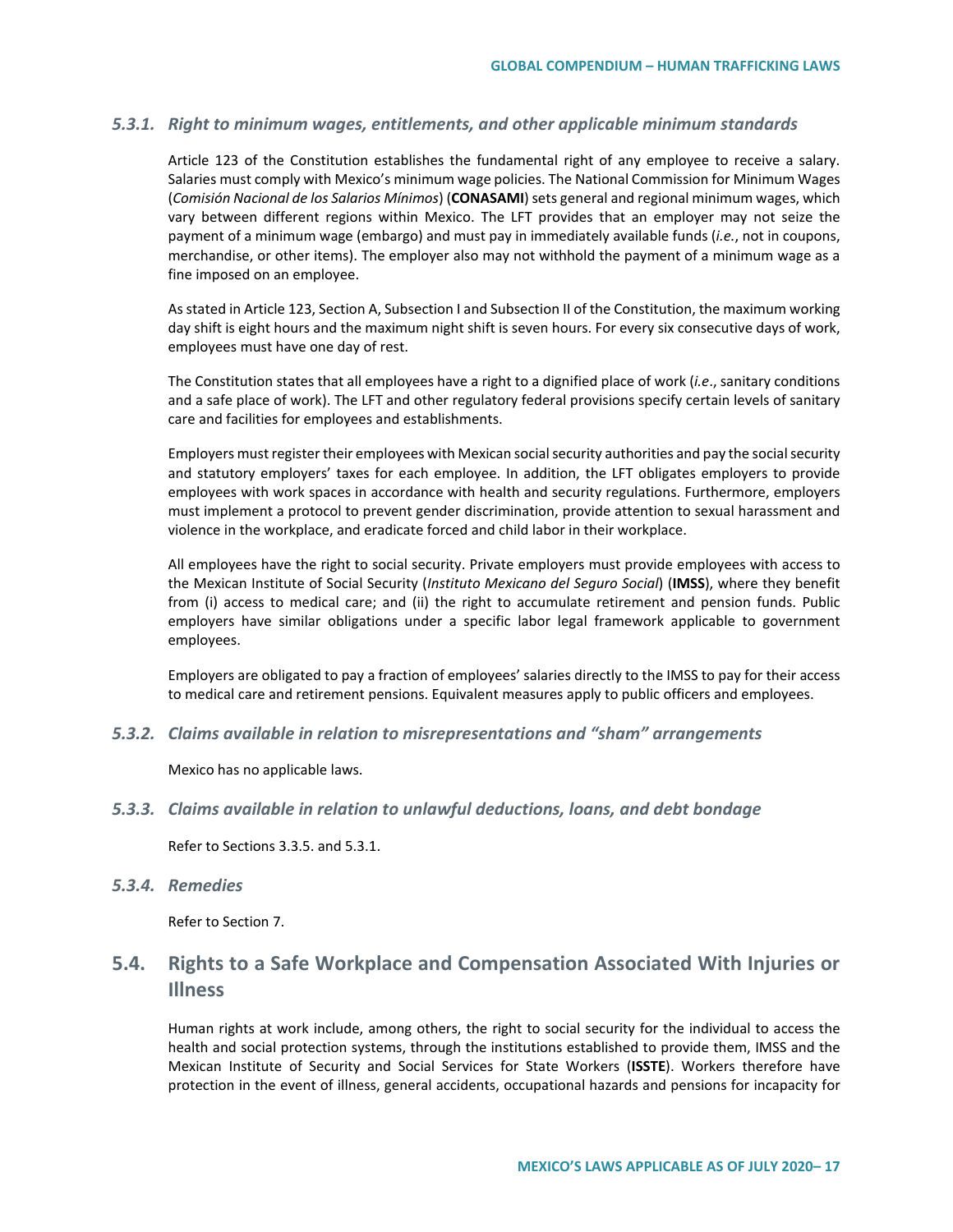work, widowhood, or orphanhood. These constitute a minimum of social security that employers are obliged to grant to workers.

Refer also to Section 5.3.1.

## **5.5. Access to Justice and Practical Issues Associated With Enforcing Social Legislation**

Although the right to health protection is guaranteed in Article 4 of the Constitution, no provision is made to ensure that the entire population in general enjoys this human right. In the area of social security, several problems have been identified, including, but not limited to, the lack of uniformity among pensions, the limitations of pension funds, the problem of quality in social protection, and deficient infrastructure.

Social security does not cover all sectors of the population and coverage is discriminatory, depending on the insured sector.

## **5.6. Interaction Between Employment Law and Migration**

### *5.6.1. Employment rights affected where employment is unlawful under migration law*

Mexico has long served as a hub and access road for migrants seeking entry into the United States from Central and South America. It is also the primary access point for undocumented migrants to cross over the border. Mexico's border with Guatemala is one of the main points in the American continent where undocumented migrants cross a border. To an important extent, both of Mexico's borders have been direct and indirect primary sources of entry into the United States.

An undocumented person does have the rights applicable under the LFT. Undocumented migrants are often subject to forced labor. In numerous cases, they are promised unique and exclusive access into the United States, but then are forced to work in inhumane conditions and for extremely long hours for almost no pay. In addition, threats to report them to migration authorities force them to keep quiet about the situations they have witnessed. Undocumented migrants who are subject to forced labor also lack information about their rights as victims of forced labor and human trafficking.

Many migrants on their way to cross the Mexican border into the United States have reported a practice known as "wait-listing." Mexican authorities do not allow migrants who arrive in border cities like Nuevo Laredo, in the state of Tamaulipas, and other cities in states along the border, to approach the border unless they are brought by "verified" persons, who may be owners of safe houses or religious shelters.

In the best-case scenarios, migrants have stayed in those shelters waiting to have the opportunity to claim asylum in the United States. However, many become victims of forced labor, subject to human trafficking activities, or are kidnapped or recruited by organized crime groups.

These circumstances along Mexico's northern border cause a concentration of undocumented migrants who do not receive official information from trustworthy sources and who become vulnerable and subject to forced labor while they are waiting to cross the border to claim asylum. In addition, the U.S. Migrant Protection Protocols (**MPP**), which were in force and effect from January 2019 until January 2021, and were subsequently reinstated, and the COVID-19 pandemic created additional barriers. The MPP requires asylum-seekers and refugees to return to Mexico for the duration of their asylum proceedings in the United States.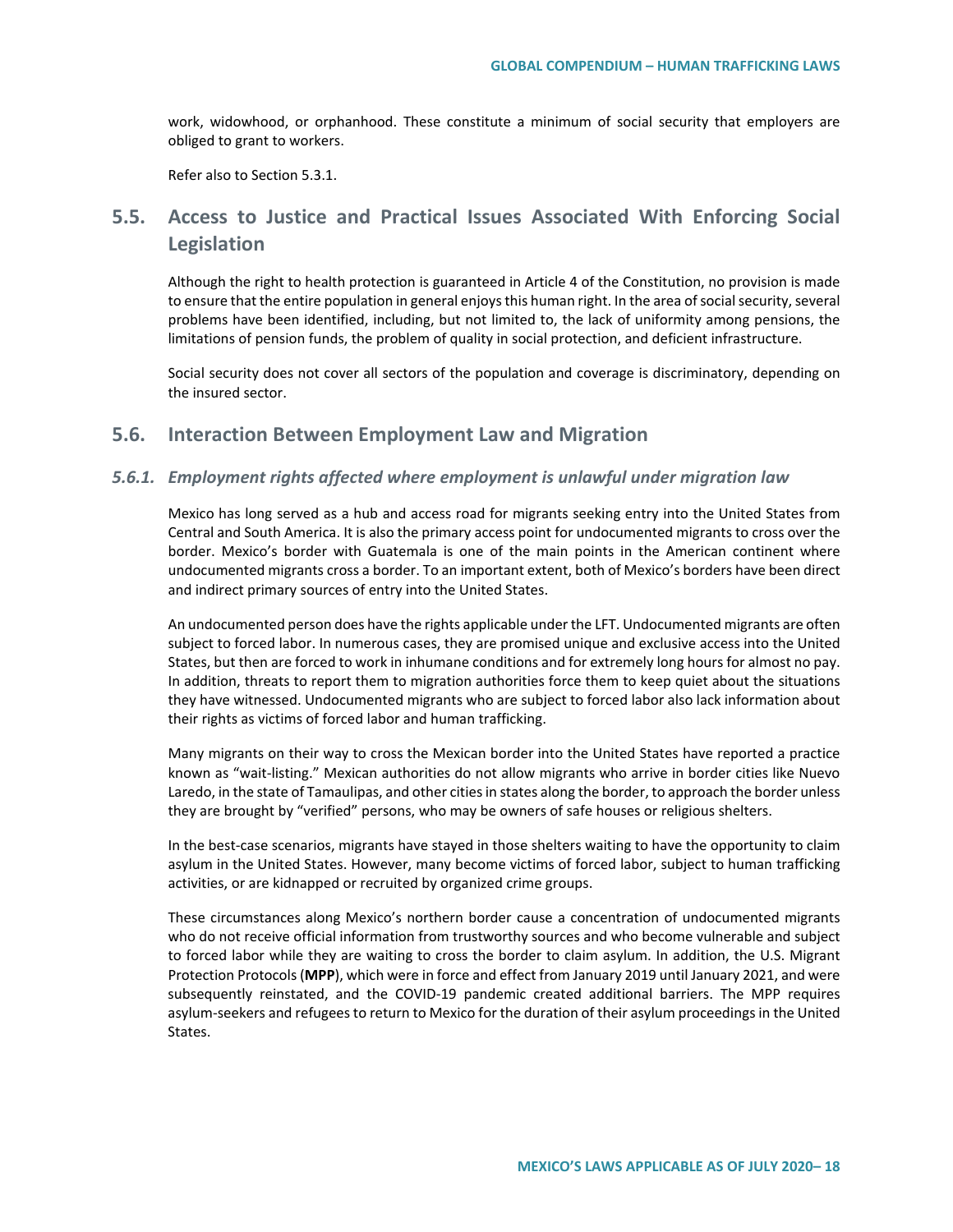### *5.6.2. Rights/remedies available under applicable migration law and regulations*

Chapter III of the Regulations of the Anti-Human Trafficking Law contains "Measures to assist foreign victims in Mexican territory and victims of Mexican nationality abroad." The National Institute of Migration assists foreigners identified as victims of crimes related to human trafficking. Likewise, if necessary, it will request the intervention of the competent authority for the care of victims so that the victim may receive immediate and urgent comprehensive medical and psychological care by the competent authorities and of the Attorney General's Office to provide the necessary protective measures.

When a foreign victim expresses their willingness to return to their country of origin or permanent residence, the National Institute of Migration will carry out the necessary steps to ensure their return.

In the case of minors or persons who do not have the capacity to understand human trafficking crimes, the National Institute of Migration, in coordination with the Ministry of Foreign Affairs and, where appropriate, with the National System for Integral Development of the Family, will request the diplomatic or consular representation of the victim's country of origin or permanent residence to initiate the corresponding investigation so that the necessary conditions of security and non-revictimization exist, prior to the return of the victim.

On the other hand, if foreign victims or offended persons who are in Mexican territory request recognition of refugee status from the Mexican State, the competent authority for victim assistance, the National Institute of Migration, and the General Coordination of the Mexican Commission for Refugee Aid shall coordinate the measures of assistance and protection to the victims or offended parties.

## **5.7. Employment Laws and Child Labor**

Child labor is prohibited in Mexico. No person under the age of 15 years may work in an employment relationship.

Persons under the age of 16 require parental consent to be employed and have a right to all statutory benefits under the Constitution and the LFT.

The LFT considers anyone over the age of 16 as an employee.

## **6. GOVERNMENT PROCUREMENT RULES**

### **6.1. Overview**

In Mexico, both the federal and state levels of government are subject to procurement rules and procedures. But none of those regulations sets forth any kind of provision to prevent human trafficking with regard to the goods and services procured by the government. Nevertheless, some free trade agreements may exclude suppliers involved in illegal or fraudulent activities from government procurement. These agreements may apply to human trafficking.

## <span id="page-18-0"></span>**6.2. Government Procurement Rules and Action Plan**

Procurement at federal and state levels of government is subject to various rules and procedures. The Public Works and Related Services Law (*Ley de Obras Públicas y Servicios Relacionados con las Mismas*), the Public Sector Acquisitions, Leases and Services Law (*Ley de Adquisiciones, Arrendamientos y Servicios del Sector Público*), and their regulations apply to the federal government. These laws or regulations contain any requirement or mechanism that is intended to prevent human trafficking.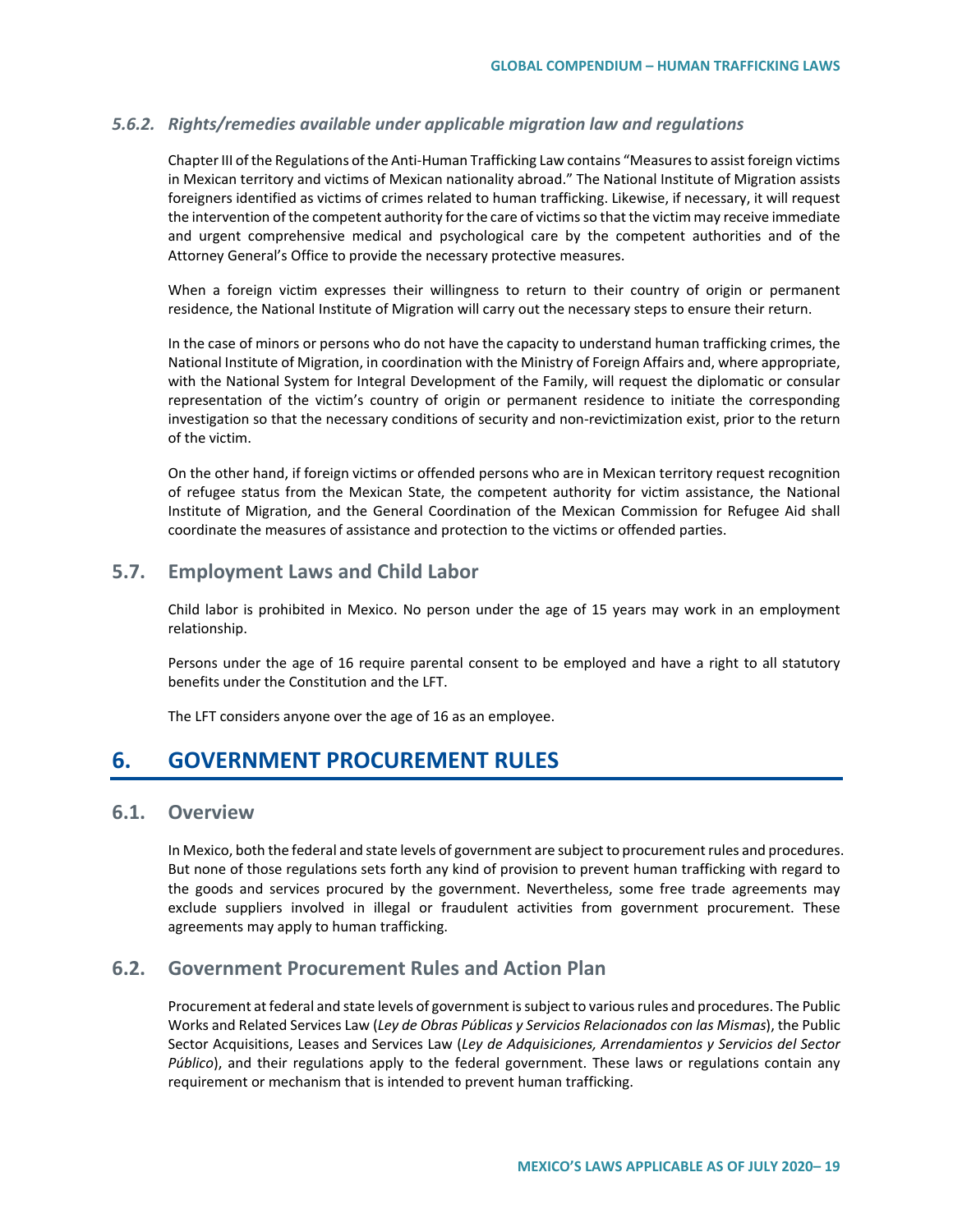Several chambers of commerce and industrial associations for the different sectors have codes of conduct to prevent and combat corrupt practices. However, most of these codes leave human trafficking out of their rules.

A number of free trade agreements executed by Mexico<sup>[49](#page-18-0)</sup> provide the possibility of excluding from government procurement those suppliers involved in illegal or fraudulent activities. For example, the United States-Mexico-Canada Agreement (**USMCA**) expressly allows a state party to exclude a supplier on grounds of "professional misconduct or actions or omissions that adversely reflect on the commercial integrity of the supplier*.*"[50](#page-19-0) This provision is broad enough to encompass human trafficking.

## **7. RESTITUTION AND VICTIM COMPENSATION**

### **7.1. Overview**

In Mexico, a human trafficking victim may obtain pecuniary and non-pecuniary damages by initiating a civil proceeding before the criminal court judge during the criminal trial against the presumed perpetrator of the trafficking offense. The victim, in the alternative, may bring a separate civil lawsuit to obtain damages. In case the presumed perpetrator is the State, the victim can bring an administrative action.

## **7.2. Reparation Scheme**

### *7.2.1. Criminal liability*

The Constitution establishes that, in a criminal proceeding, the Public Prosecutor is obliged to seek the reparation of any damage caused to the victims. $51$ 

Likewise, victims are entitled to present their request for compensation directly to the judge hearing the claim.

<sup>50</sup> Article 13.7, paragraph 4 of USMCA provides: If there is supporting evidence, a Party, including its procuring entities, may exclude a supplier on grounds such as:

(a) bankruptcy or insolvency;

- (c) significant or persistent deficiencies in the performance of any substantive requirement or obligation under a prior contract or contracts;
- (d) final judgments in respect of serious crimes or other serious offenses;
- <span id="page-19-1"></span>(e) professional misconduct or actions or omissions that adversely reflect on the commercial integrity of the supplier; or
- (f) failure to pay taxes.

<sup>49</sup> Those free trade agreements include:

i. Mexico - Panama Free Trade Agreement.

<span id="page-19-0"></span>ii. Mexico - Costa Rica, el Salvador, Guatemala, Honduras and Nicaragua Free Trade Agreement.

iii. EU – Mexico Trade Agreement.

iv. United States, Mexico and Canada Agreement.

<sup>(</sup>b) false declarations;

<sup>51</sup> Article 20, section C, subsection IV of the Constitution.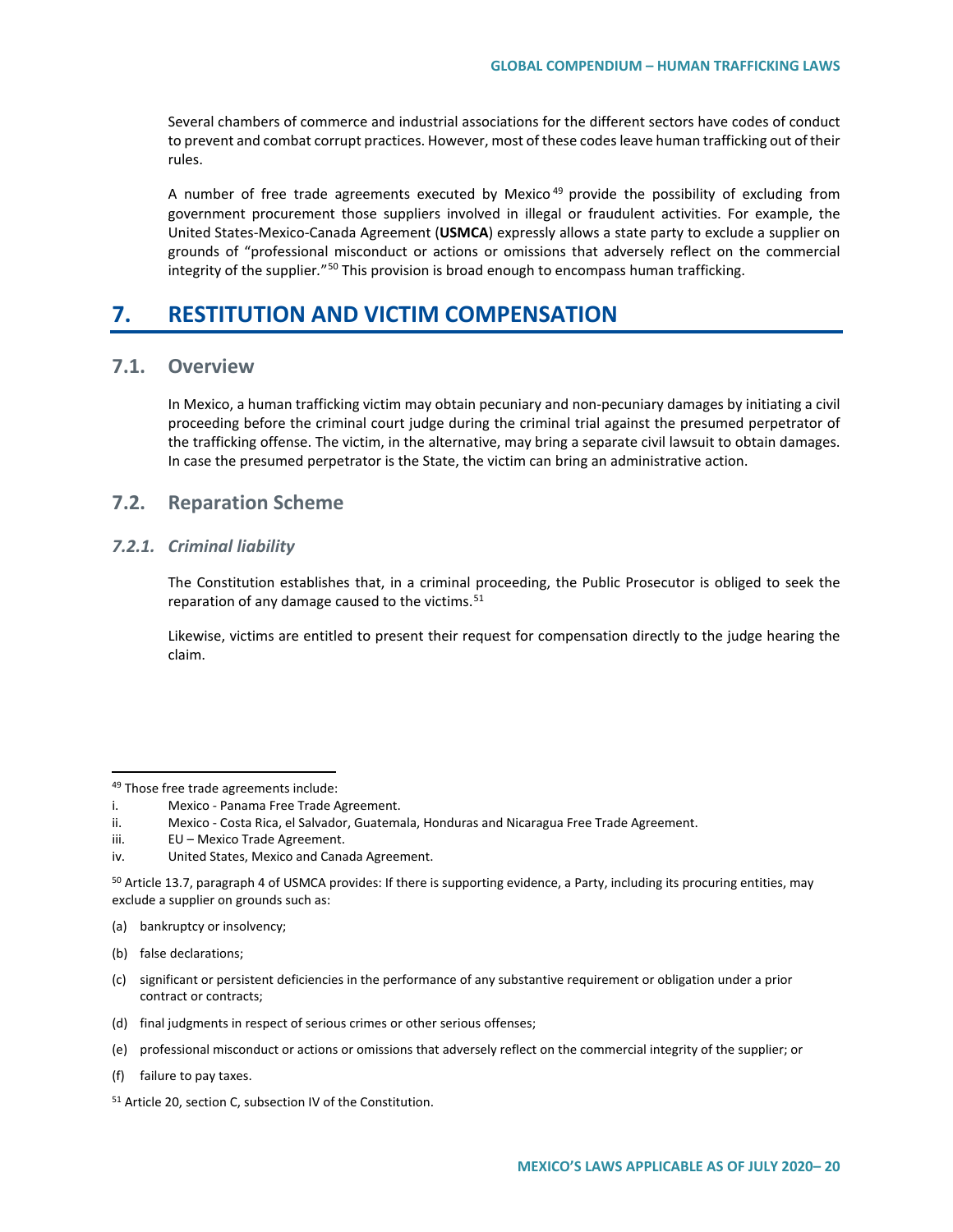### *7.2.2. Civil liability*

Human Trafficking victims are able to seek the reparation of material and moral damages through a civil proceeding against their perpetrators. The Mexican Federal Civil Code (*Código Civil Federal*) (**Federal Civil**  Code) states that the person who illegally causes harm to another person is obliged to repair the damages.<sup>[52](#page-20-0)</sup>

The Federal Civil Code establishes that the victim may choose between the restoration of the situation to its original state before the event, when possible, or the payment of damages. Furthermore, when a crime produces moral damages, the responsible party shall be bound to repair those damages by means of a monetary compensation, in addition to the material damages.<sup>[53](#page-20-1)</sup>

The statute of limitations for this civil lawsuit is two years.

Victims of human trafficking, regardless of any reparation, may also file a civil claim to secure compensation for the material and moral damages suffered.

### *7.2.3. Administrative liability*

The Federal Law of the Responsibilities of Public Officers (*Ley Federal de Responsabilidades de los Servidores Públicos*) establishes the right to compensation for those who suffer damages to their property and rights because of the irregular administrative activity of the State. This procedure includes a violation of human rights.

The Federal Law of the Responsibilities of Public Officers applies to the Judicial, Legislative, and Executive Powers of the Federation, as well as autonomous constitutional agencies, agencies, entities of the Federal Public Administration, the Federal Attorney General's Office, the Federal Administrative Courts, and any other public entity at the federal level. The victim must file the claim with the allegedly responsible agency or entity within one year. The victim may recover personal and moral damages. The procedures are set forth in the Federal Law of Contentious-Administrative Procedure (*Ley Federal de Procedimiento Contencioso Administrativo*). The victim can appeal an unfavorable resolution or amount to the Federal Court of Administrative Justice (*Tribunal Federal de Justicia Administrativa*).

### **7.3. Restitution and Victim Compensation Under Anti-Human Trafficking Law**

The Anti-Human Trafficking Law establishes that a person who is convicted for a human trafficking crime must compensate the victim. Reparation of the damage must be comprehensive, effective, adequate, and proportional to the severity of the damage caused and the harm suffered. It must include, among others:

- i. Restitution of property;
- ii. Payment of physical, material, and psychological damage as well as reparation of moral damage;
- iii. Loss of opportunities for employment, education, and social benefits;
- iv. Payment of lost economic income;
- v. Expenses for legal assistance and representation until the full conclusion of the legal proceedings;

<span id="page-20-0"></span> <sup>52</sup> Article 1910 of the Federal Civil Code.

<span id="page-20-1"></span><sup>53</sup> Articles 1915 and 1916 of the Federal Civil Code.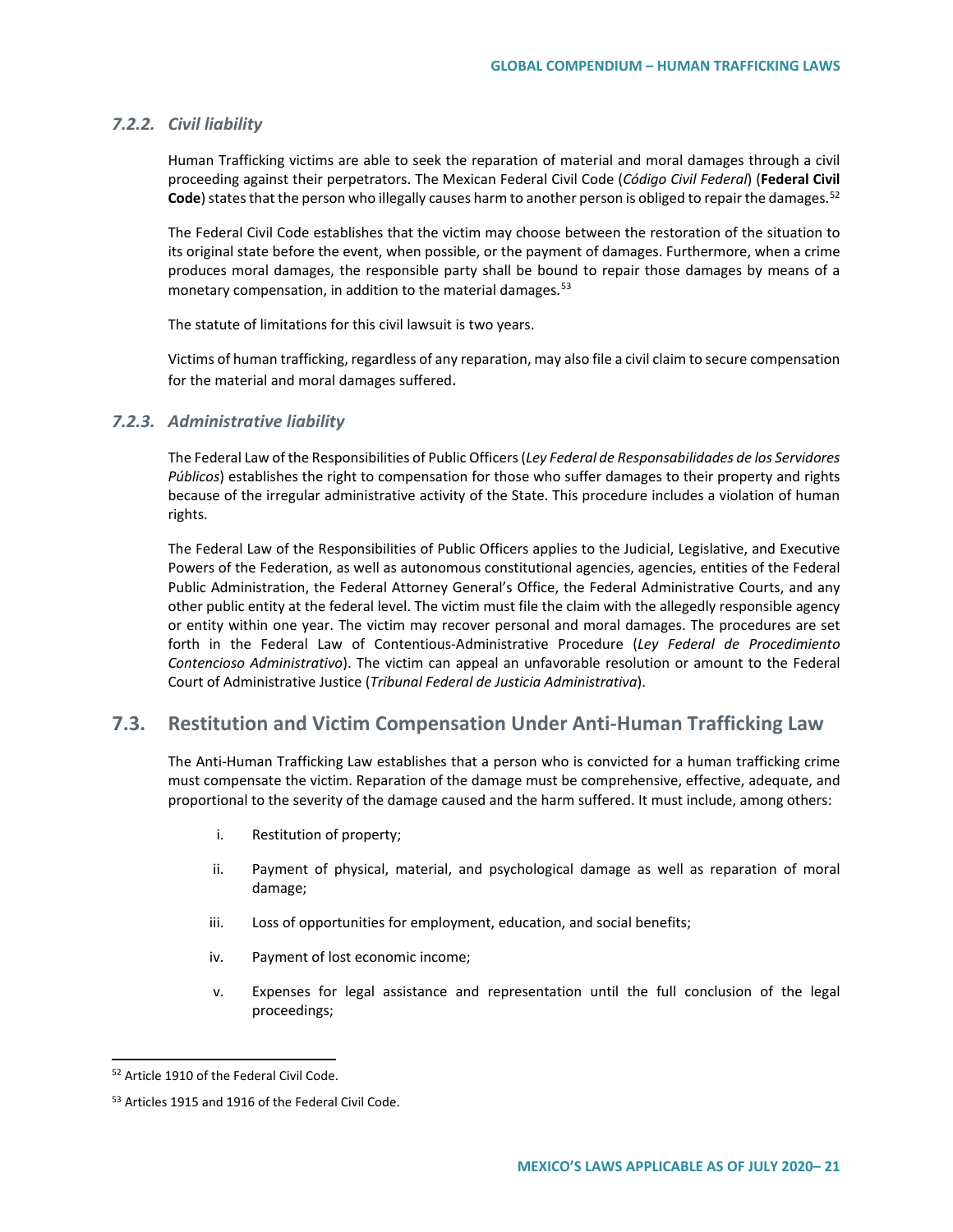- vi. The costs of transportation if the victims decide to return to their place of origin; food, temporary housing, clothing, and any other expenses incurred during the investigation and the criminal process; and the full physical and psychological rehabilitation of the victim;
- vii. A declaration that restores the dignity and reputation of the victim or injured party and those persons linked to the victim or injured party; and
- viii. A public apology, which acknowledges the facts and accepts responsibility, when a public official is involved in the crime.

When the victim has died, their economic dependents, heirs, or rightful claimants are entitled to compensation for damage.

The judge determines the amount of damages. The damages may be recovered from the offender's assets or through any bond provided to cover the offender's provisional release or financial penalty. When the offender's assets or bond are insufficient to pay the full amount of damages, the Federation and the states shall cover the unpaid amount through their fund (refer to Section 8.5).

If the person who commits the crime is a member of organized crime, the victim, offended parties, and witnesses shall have the right to change their identity and residence. Furthermore, if the person who commits the crime is a public official, the State shall compensate the victims.

### **7.4. Protection and assistance to the victims**

The federal and state governments must establish a fund for the protection and assistance of the victims.

Money for the fund shall come from government resources, the disposal of confiscated assets in criminal proceedings, and other third-party contributions.

# **8. MEXICO'S MULTIDISCIPLINARY/INTERAGENCY COOPERATION APPROACH**

### **8.1. Overview**

The Mexican legal framework for human trafficking is based mainly on two legal provisions: (i) the Anti-Human Trafficking Law; and (ii) the Federal Criminal Code. Each of these instruments establishes the authority for all governmental entities involved in the regulation and prosecution of human trafficking in Mexico.

Because Mexico is a federation, each level of government has been granted different rights and obligations to prevent human trafficking.

Furthermore, several human rights commissions may also establish policies on human trafficking.

## **8.2. Objectives of the Anti-Human Trafficking Law**

The main objectives of the Anti-Human Trafficking Law are to:

• Establish the actions or omissions that are considered to be human trafficking crimes, and the sanctions applicable to those crimes;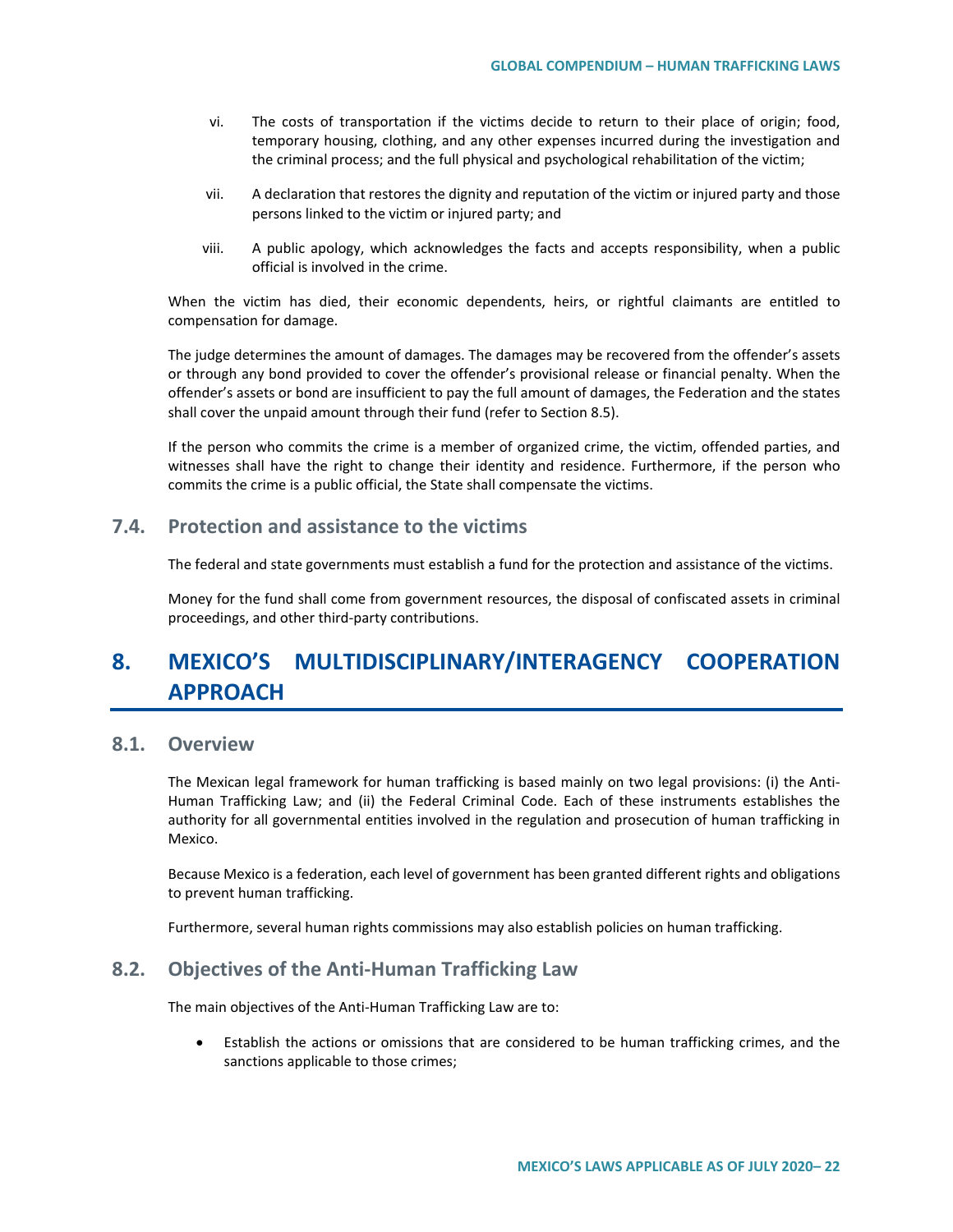- Establish jurisdiction, authority, and coordination for the prevention, investigation, prosecution, and punishment of crimes involving human trafficking between the federal, state, and local governments;
- Establish effective mechanisms to safeguard the life, dignity, freedom, integrity, and security of persons, as well as the free development of children and adolescents, when they are threatened or harmed by criminal offenses; and
- Ensure comprehensive, adequate, efficient, and effective reparations to victims of human trafficking.

The Anti-Human Trafficking Law defines the "exploitation" of a person as "the slavery, servitude, the prostitution of others or other forms of sexual exploitation, exploitation of labor, forced labor or services, forced begging, the use of persons under the age of 18 in criminal activities, illegal adoption of a person under the age of 18, forced or servile marriage, trafficking in organs, tissues and cells of living human beings and illegal biomedical experimentation on human beings."

## **8.3. Prevention, Investigation, and Prosecution Under the Anti-Human Trafficking Law**

All three levels of government (federal, state, and local) have some authority to investigate and prosecute human trafficking crimes.

The Anti-Human Trafficking Law gives the federal government authority to investigate, prosecute, and punish human trafficking crimes when (i) the rules of jurisdiction for federal or local courts are applied, in accordance with applicable law; (ii) the crime is initiated, prepared, or committed abroad, as long as it produces or is intended to produce effects in Mexico, or when it is initiated, prepared, or committed in Mexico, as long as it produces or is intended to produce effects abroad; (iii) the Federal Public Prosecutor requests to handle the matter; or (iv) the action is committed by organized crime.

Otherwise, state governments have the authority to investigate, prosecute, and punish human trafficking crimes.

As a result, the Anti-Human Trafficking Law requires the federation, state governments, municipalities, and territorial demarcations (currently, *alcaldías*) of Mexico City to coordinate their activities.

For such purposes, the Anti-Human Trafficking Law created the Human Trafficking Commission.

### *8.3.1. Federal responsibilities*

<span id="page-22-0"></span>According to Article 113 of the Anti-Human Trafficking Law, the Federation must determine the country's policy on human trafficking. The Federation must establish, among others, (i) general guidelines to evaluate actions and programs; (ii) unique protocols for the rescue, assistance, and protection of victims and potential victims; (iii) minimum requirements for plans and projects formulated by federal authorities, local entities, municipalities, and territorial districts of Mexico City; (iv) the minimum requirements for the projects and programs formulated by the social service organizations involved in the fight against human trafficking; (v) a national register of the departments, institutions, and social service organizations involved in the fight against human trafficking, and (vi) the bases of coordination for the application of the National Program to Prevent, Sanction and Eradicate Human Trafficking Crimes and to Protect and Assist the Victims of these Crimes (*Programa Nacional para Prevenir, Sancionar y Erradicar los Delitos en Materia de Trata de Personas y para la Protección y Asistencia a las Víctimas de estos Delitos*) (**National Program**).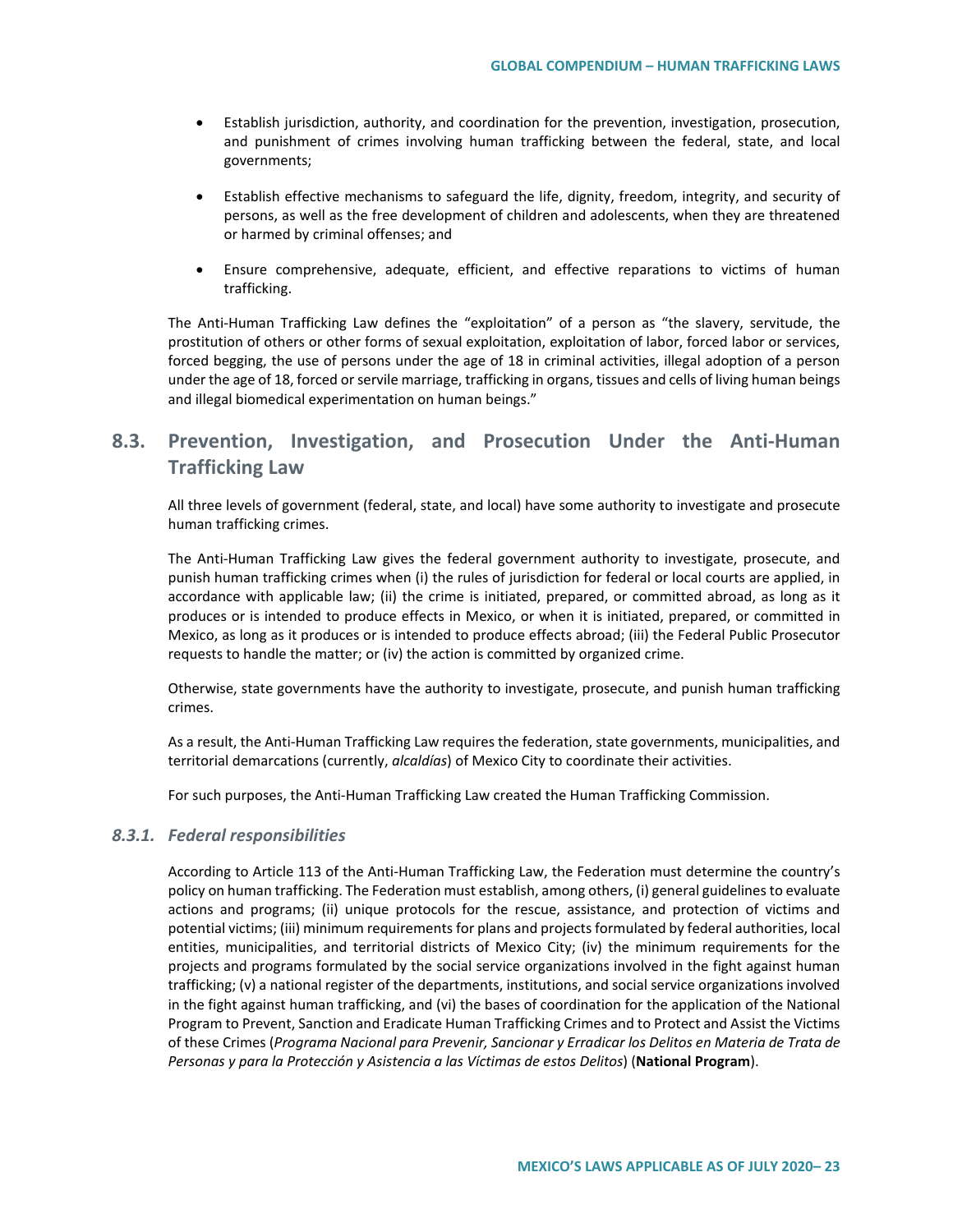### *8.3.2. State responsibilities*

State authorities must formulate policies and implement state programs to prevent, punish, and eradicate human trafficking crimes, as well as to protect, care, rehabilitate, and achieve the recovery of the victims, potential victims, other affected people, and witnesses of such crimes. Likewise, state authorities must propose national and regional content to the Human Trafficking Commission, to be incorporated into the National Program and provide training, updating, and capacity building for the institutional actors involved in the processes of preventing and combating crimes in the *maquila* sector.<sup>[54](#page-22-0)</sup> State authorities must also provide assistance and protection for the victims; implement programs and projects for care, education, training, and research in the area of slavery, human trafficking, exploitation, and other related offenses; promote programs to prevent risk factors for potential victims, including local development programs; and create shelters for victims, aggrieved parties, and witnesses of crime. State authorities are required to review and evaluate the effectiveness of policies, programs, and actions, and promote regulatory amendments to meet the objectives in this area.

### *8.3.3. Municipal responsibilities*

Municipalities are obliged to implement policies and actions to prevent and eradicate slavery and human trafficking; help with awareness and training programs for public officers who may come into contact with potential victims of crime; and help with the creation of shelters, protection, and emergency assistance for victims. Municipalities must also detect and prevent human trafficking in their territory when authorizing the operation of establishments, such as bars, nightclubs, places of entertainment, fairgrounds, sports centers, massage parlors, hotels, common restrooms, steam rooms, lunchrooms, restaurants, public thoroughfares, Internet cafés, and others, as well as by monitoring and inspecting those businesses.

## **8.4. The Human Trafficking Commission**

The Human Trafficking Commission and the Fund for the Protection and Assistance of Victims of Human Trafficking (*Fondo de Protección y Asistencia a las Víctimas de los Delitos en Materia de Trata de Personas*) (**Fund**) are the bodies responsible for defining and coordinating the implementation of the Government policy on human trafficking.

The Human Trafficking Commission is composed of the heads of: (i) the Ministry of the Interior (*Secretaría de Gobernación*); (ii) the Ministry of Communications and Transport (*Secretaría de Comunicaciones y Transportes*); (iii) the Ministry of Foreign Affairs (*Secretaría de Relaciones Exteriores)*; (iv) the Ministry of Public Security (*Secretaría de Seguridad Pública*); (v) the Ministry of Labor and Social Security; (vi) the Ministry of Health (*Secretaría de Salud*); (vii) the former Ministry of Social Development (*Secretaría de Desarrollo Social*), currently the Ministry of Welfare (*Secretaría de Bienestar*); (viii) the Ministry of Public Education (*Secretaría de Educación Pública*); (ix) the Ministry of Tourism (*Secretaría de Turismo*); (x) the Federal Attorney General's Office (*Fiscalía General de la República*); (xi) the National System for the Integral Development of the Family (*Sistema Nacional para el Desarrollo Integral de la Familia*); (xii) the Attorney General's Office for the Care of Victims of Crime (*Procuraduría Social de Atención a Víctimas del Delito*), currently the Executive Committee of Attention to Victims (*Comisión Ejecutiva de Atención a Víctimas*) (**Executive Committee**); (xiii) the National Institute for Women (*Instituto Nacional de las Mujeres*); (xiv) the National Institute of Migration (*Instituto Nacional de Migración*); and (xv) the National Institute of Criminal Sciences (*Instituto Nacional de Ciencias Penales*).

Through the National Program, the Human Trafficking Commission is to facilitate nationwide coordination of anti-human trafficking programs, the collection and exchange of data about human trafficking offenses,

<sup>54</sup> Maquiladoras are low-cost factories in Mexico owned by foreign corporations. Generally, the workers in these factories assemble products for export.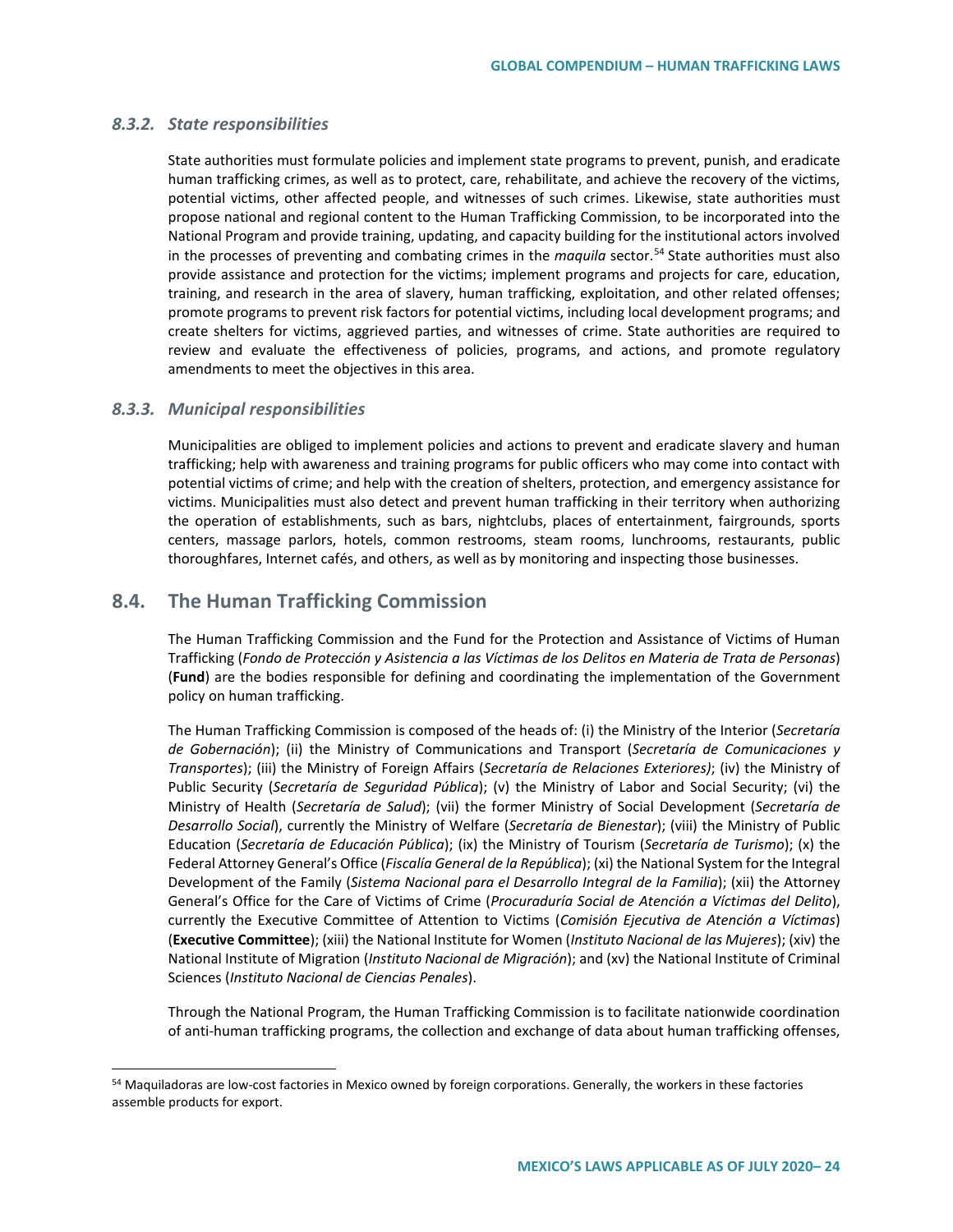and cooperation with other countries (mainly those who report the greatest number of foreign victims and those identified as transit or destination countries for Mexican victims).

## **8.5. The Fund for the Protection and Assistance of Victims of Human Trafficking**

The federal and state governments have established a fund for the protection and assistance of the victims of the crimes covered by the Anti-Human Trafficking Law. The Ministry of the Interior administers the fund through the General Directorate of Strategies for Human Rights Care (*Dirección General de Estrategias para la Atención de Derechos Humanos de la Secretaría de Gobernación*).

Fund assets include all confiscated goods and assets that served as an instrument, object, or proceeds of human trafficking crimes.

### *8.5.1. Administration*

The Fund has a technical committee, composed of five public servants of the Ministry of the Interior at the minimum level of Deputy Director General (**Technical Committee**).

The Technical Committee is to oversee any lack of transparency in the area of human trafficking, as well as unjustified delays or burdens that aggravate the status of victims' claims or that discourage or impede victims' access to the Fund's resources. The principles of efficiency and rationality determine resource allocation.

### *8.5.2. Allocation of the funds*

The Technical Committee allocates annually the resources of the Fund for several purposes, based on the proposal of the General Directorate of Strategies for Human Rights Care of the Ministry of the Interior (*Dirección General de Estrategias para la Atención de Derechos Humanos de la Secretaría de Gobernación*):

- i. The amount determined by the judge in an enforceable judgment for the reparation of damage to victims and injured parties;
- ii. Costs of medical treatment, medicines, clinical examinations, and necessary interventions, prostheses, or orthopedic appliances;
- iii. Costs of psychiatric and psychological therapy or treatment, and physical, social, and occupational rehabilitation;
- iv. Costs of transport, including return to the place of origin (if the victim or injured party decides to return to their place of origin), food, temporary housing, clothing, and any other necessary costs;
- v. Loss of opportunities, including employment, education, and social benefits;
- vi. Material damage and loss of earnings, including compensation for time lost from work;
- vii. Costs of legal assistance and representation or expert witnesses;
- viii. The cost of the stay of victims, offended parties, or witnesses in shelters, halfway houses, or other suitable housing; and
- ix. Costs of protection measures.

Allocations from the fund are based on: (i) the needs of the victim or injured party; (ii) the seriousness of the harm suffered by the victim or injured party; (iii) the current socio-economic situation of the victim or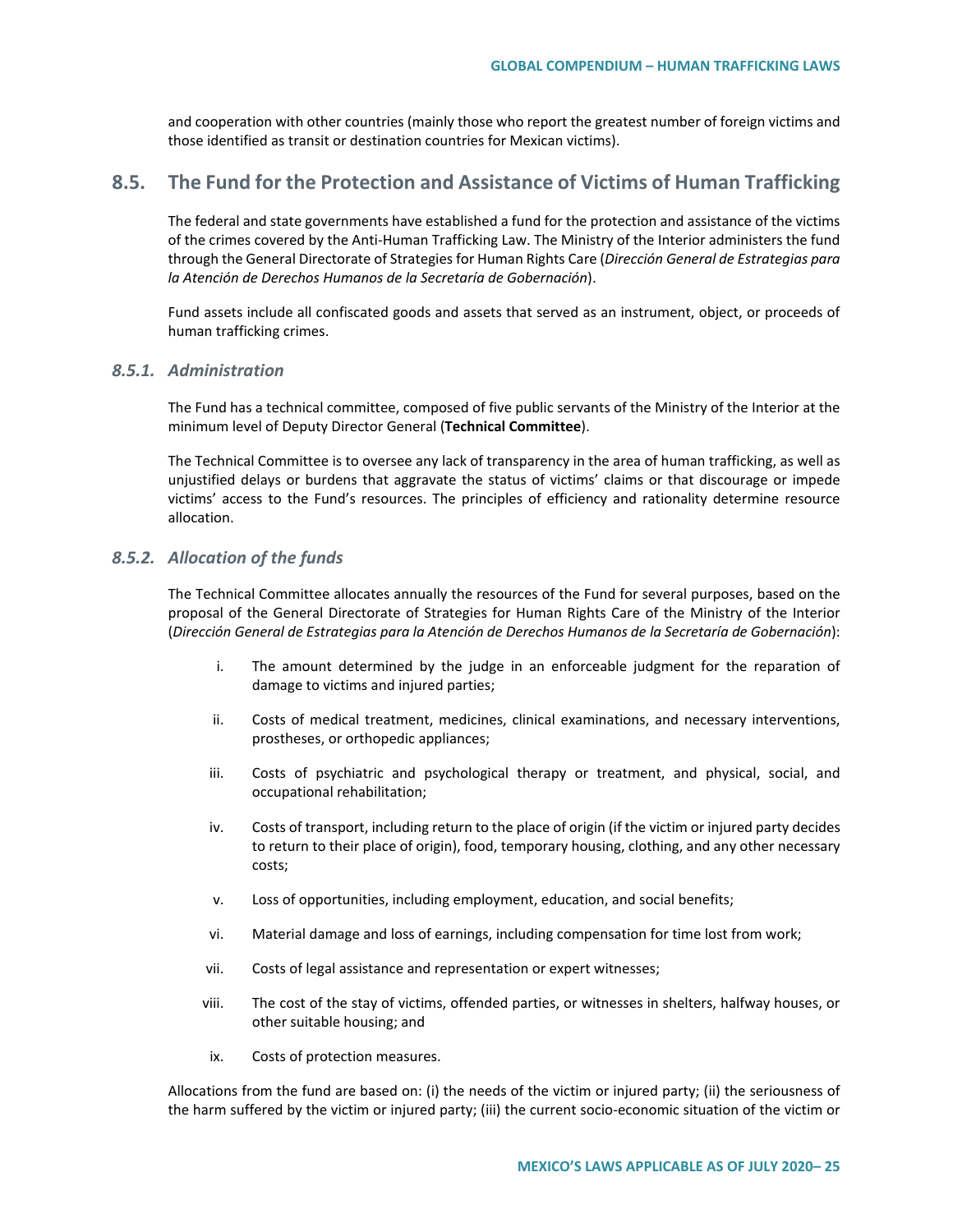injured party; (iv) the vulnerability of the victim or injured party due to the type of harm suffered; (v) the victim's or injured party's relationship to the aggressor; (vi) the psychological and emotional profile of the victim or injured party; and (vii) access to social or private help and assistance.

The victim or injured party must have an enforceable court judgment condemning the perpetrator and providing for damages to access the fund in the case of reparation damages.

The resources of the Victim and Witness Protection Program (*Programa de Protección de Víctimas, Ofendidos y Testigos*) are used to change identities and residences of victims, other injured parties, and witnesses.

## **8.6. Preventive Measures**

The Undersecretary for Media Regulations (*Subsecretaría de Normatividad de Medios*) of the Ministry of the Interior shall monitor and, when appropriate, immediately notify the Federal Attorney General's Office of any unlawful or misleading advertising.

The Federal Attorney General may investigate places where offenses are believed to occur. In addition, if victims are indigenous people or foreign individuals, the government body responsible for victim care must ensure that personnel who speak the victims' language take care of the victims or, where appropriate, provide an interpreter.

The Ministry of the Interior, through the Directorate-General for Human Rights Strategy (*Dirección General de Estrategias para la Atención de Derechos Humanos*) of the Ministry of the Interior, in coordination with the Ministry of Foreign Affairs and the Federal Attorney General, shall carry out public information campaigns. Those campaigns have the purpose to raise awareness about (i) the crimes involving human trafficking; (ii) prevention measures, and (iii) the institutions where it is possible to request assistance and protection for victims, including the telephone number and e-mail address available to make anonymous complaints.

Public information campaigns on offenses relating to human trafficking must be interpreted in Mexican sign language and translated into indigenous languages. The National Institute of Indigenous Languages (*Instituto Nacional de Lenguas Indígenas*) and the National Council for the Development and Inclusion of Persons with Disabilities (*Consejo Nacional para el Desarrollo y la Inclusión de las Personas con Discapacidad*) are to assist in the translation of information.

## **8.7. National Commission of Human Rights**

The CNDH aims to prevent and address the problem of human trafficking. It has proposed a number of activities:

- i. Ensure that all persons have sufficient information about their rights and powers.
- ii. Create awareness and sensitization campaigns on the problem of human trafficking.
- iii. Eradicate xenophobic and discriminatory practices and discourse.
- iv. Carry out social, educational, legislative, economic, political, and cultural measures to curb the demand that leads to the exploitation of people.
- v. Work to combat the structural problems (poverty, corruption, impunity, inequality) that make trafficking viable in Mexico.